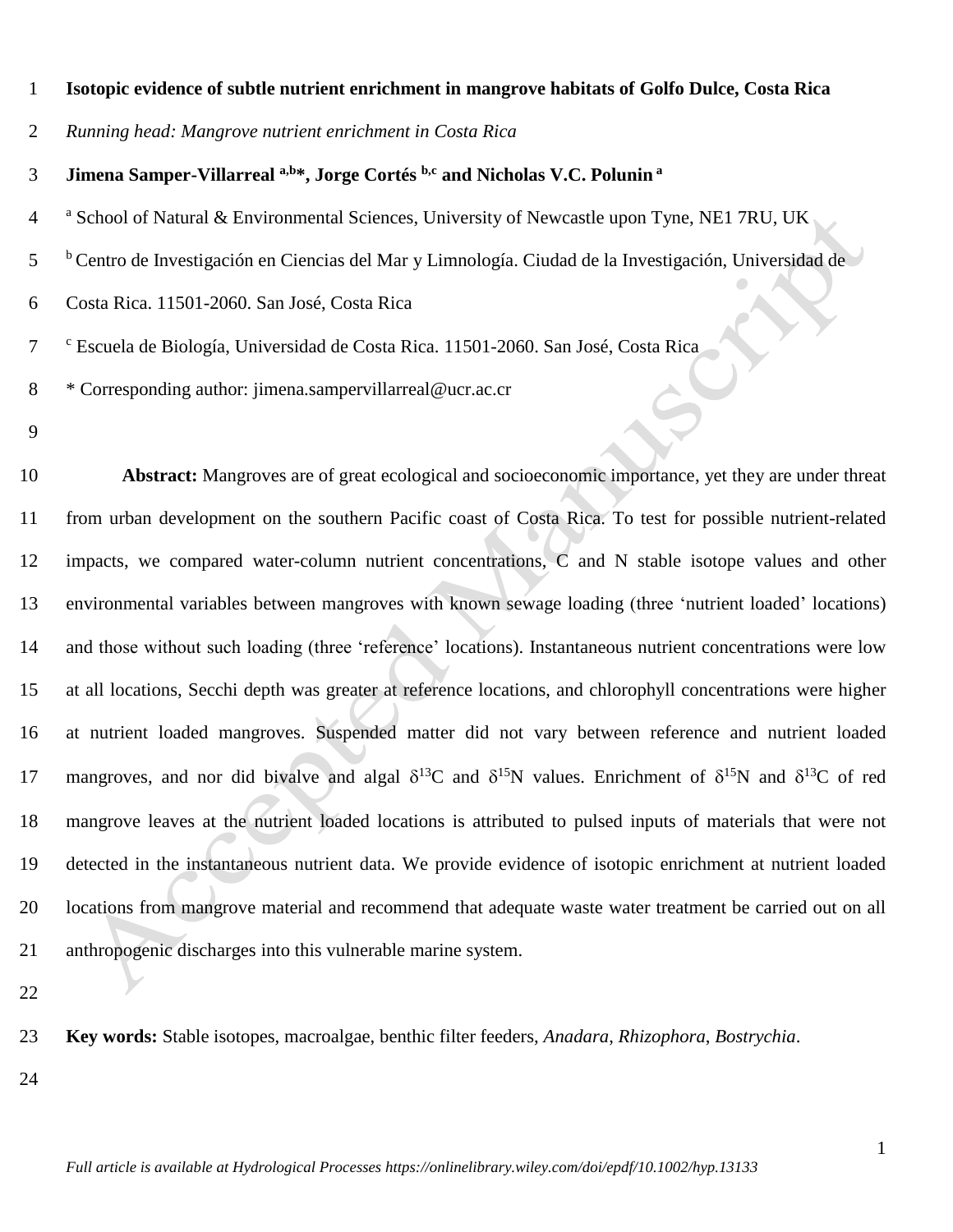## **1. Introduction**

 Mangrove habitats can act as filters for eutrophication and lessen the impacts of nutrient loading on 27 adjacent coastal habitats such as seagrasses and coral reefs (Bouillon, Moens, & Dehairs, 2004; Kathiresan & Bingham, 2001; Rodelli, Gearing, Gearing, Marshall, & Sasekumar, 1984). Mangrove forests are highly productive tropical coastal ecosystems (Duarte & Cebrian, 1996), which can serve as important nursery habitats, stabilize sediments, buffer against tsunamis and storms, store carbon, and provide food and resources for coastal communities (Donato et al., 2011; Hogarth, 1999; Tomlinson, 1994), but increased human population and catchment development threaten these coastal ecosystems (Duke et al., 2007). Mangrove forests are vulnerable habitats which endure a multitude of anthropogenic stresses and continue to decline worldwide (Duke et al., 2007; Valiela, Bowen, & York, 2001). Sewage discharge in particular can reduce water quality, generate anoxic conditions, and increase water-column pathogens, and thus impact these habitats (Lapointe & Clark, 1992; Lapointe, O'Connell, & Garrett, 1990).

 In Costa Rica, 99.9% of mangroves are located on the Pacific coast, and the most extensive mangrove forests occur in the southern sector (Cortés, 2016; Cortés & Wehrtmann, 2009; Jiménez & Soto, 1985). Golfo Dulce on that coast is an environment with relatively low nutrient concentrations (Córdoba-Muñoz & Vargas-Zamora, 1996; Morales-Ramírez, Acuña-González, Lizano, Alfaro, & Gómez, 2015; Wolff, Hartmann, & Koch, 1996) and abundant unlogged forest (Quesada-Alpízar & Cortés, 2006). Golfo Dulce is known for its beauty, habitats, and marine megafauna (Chacón-Chaverri, Martínez-Cascante, Rojas, & Fonseca, 2015; Morales-Ramírez et al., 2015), and its mangroves are nursery grounds for commercially important shrimp (Jesse, 1996) and mud cockle (*Anadara tuberculosa* and *Anadara similis*) for human consumption (Silva & Carrillo, 2004; Silva Benavides & Carrión, 2001; Stern-Pirlot & Wolff, 2006). However, there is increasing pressure from urban and tourism development, including nutrient input, destructive fishing, aquaculture projects, deforestation, and land runoff (Cortés, 1990; González-Chen, 2009; Loaiza, 2007; Morales-Ramírez et al., 2015; Quesada-Alpízar & Cortés, 2006). Golfo Dulce is particularly sensitive to pollution, given its long water residence times due to its fjord-like bathymetry and limited water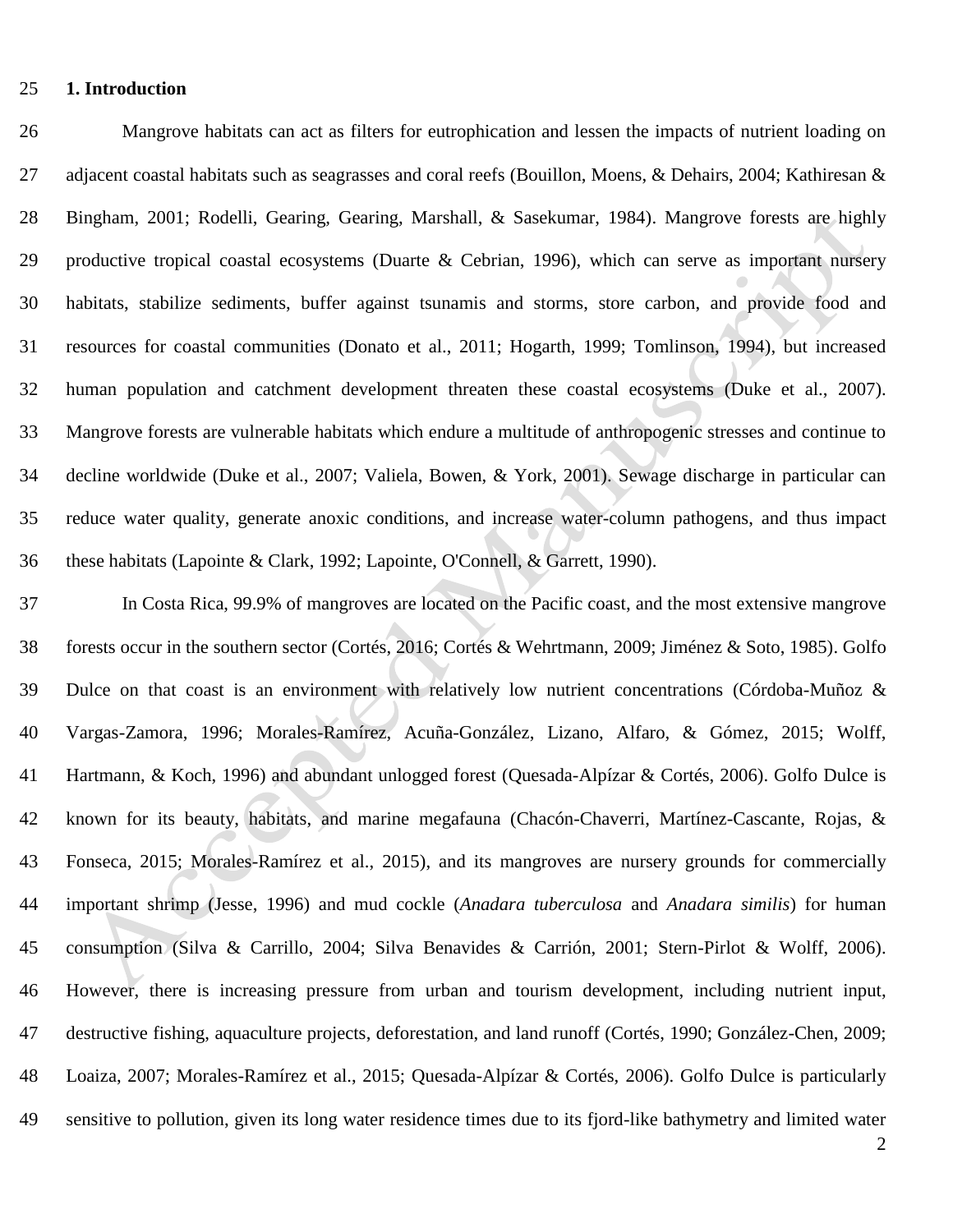circulation (Hebbeln & Cortés, 2001; Morales-Ramírez et al., 2015). Nutrient enrichment and other stress factors may be affecting the Golfo Dulce mangroves; these include high metal concentrations, PCB pollution (García-Céspedes, Acuña-González, & Vargas-Zamora, 2004; Spongberg, 2004; Spongberg & Davis, 1998) and coliform contamination from raw sewage discharge in Golfito Bay (García, Acuña-González, Vargas- Zamora, & García-Céspedes, 2006). Timely identification of nutrient enrichment is needed for management of this vulnerable system (Morales-Ramírez et al., 2015), however, the evidence for any impacts is circumstantial; nutrient enrichment in Golfo Dulce is considered to be low or negligible (Morales-Ramírez et al., 2015; Silva & Acuña-González, 2006) and instantaneous measurements may be poor indicators of low level or transitory nutrient inputs.

Stable isotope data (notably  $\delta^{13}C$  and  $\delta^{15}N$ ) can provide useful information on food-web structure 60 (Fry, 2006; Peterson & Fry, 1987; Post, 2002), and  $\delta^{15}N$  can also indicate anthropogenic nutrient loading (Costanzo, O'Donohue, Dennison, Loneragan, & Thomas, 2001; Costanzo, Udy, Longstaff, & Jones, 2005; Piola, Moore, & Suthers, 2006; Risk & Erdmann, 2000; Rogers, 1999; Teichberg et al., 2010; Udy & Dennison, 1997). The stable isotope signatures of organisms are subject to tissue turnover effects, but have the benefit of time integration such that they may help detect chronic low-level impacts, including pulsed nutrient runoff events. Mangrove macroalgae have an isotopic turnover rate of as little as four days (Costanzo, O'Donohue, & Dennison, 2003; Costanzo et al., 2005), while marine bivalves can show isotopic variation in weeks to months (Lefebvre, Harma, & Blin, 2009; Paulet, Lorrain, Richard, & Pouvreau, 2006; Piola et al., 2006). In contrast, isotopic turnover rates of mangrove trees occur at yearly timescales, which are linked to their slower growth and thus tissue turnover (Costanzo et al., 2003; Pitt, Connolly, & Maxwell, 2009).

 Here, we assess potential anthropogenic nutrient enrichment in mangroves of Golfo Dulce, Costa 72 Rica. We hypothesise that  $\delta^{15}N$  values in mangrove organisms (trees, bivalves and algae) are higher in mangroves with sewage inputs ('nutrient-loaded') compared to those without them ('reference') indicating subtle, but long-term nutrient enrichment.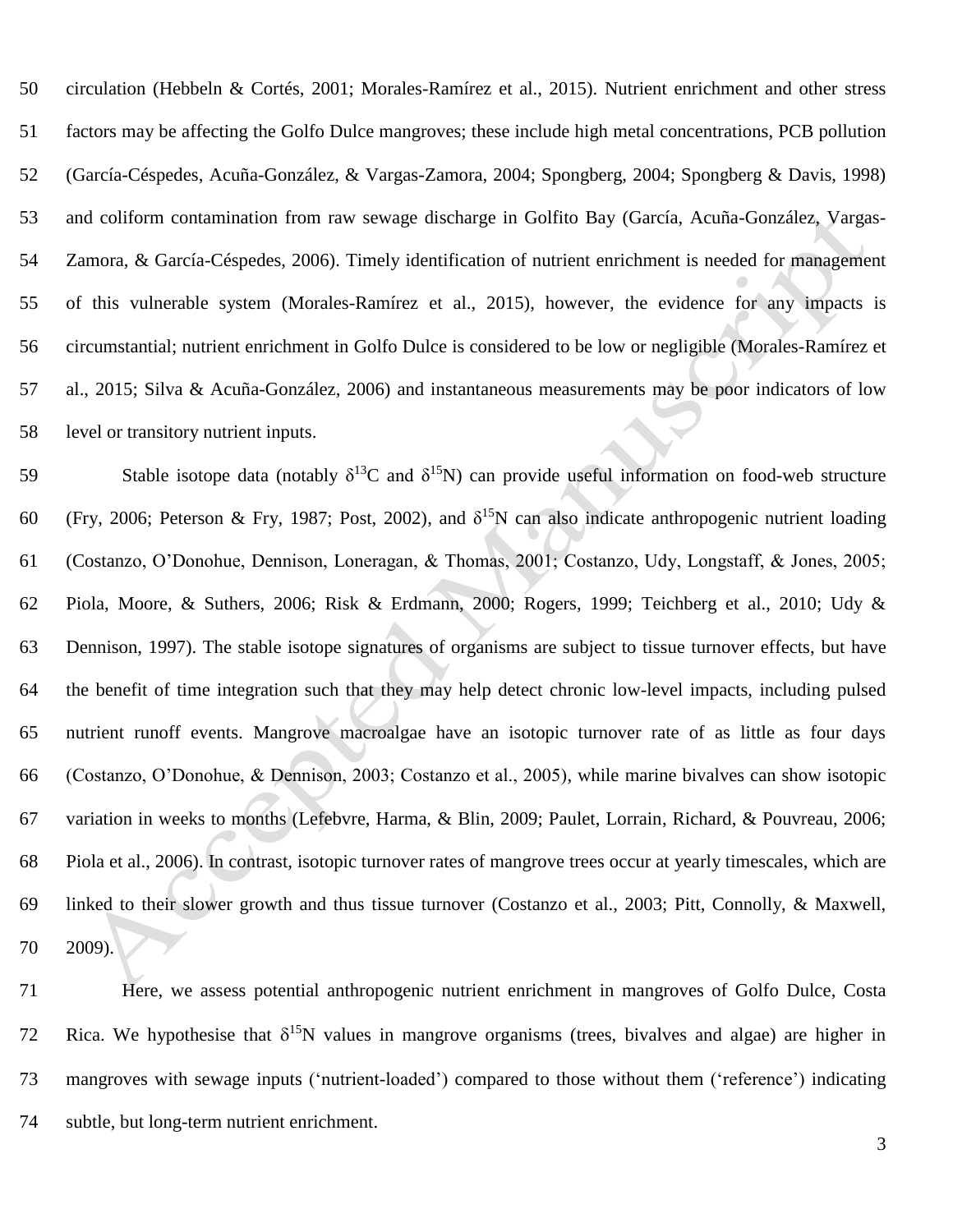## **2. Methodology**

### *2.1. Study sites*

 The study was carried out in Golfo Dulce (southern Pacific coast of Costa Rica; Figure 1), which is ca. 20 km long, with maximum depths of 200 m and a 60 m depth sill at its entrance (Hebbeln & Cortés, 2001; Morales-Ramírez et al., 2015; Quesada-Alpízar & Cortés, 2006; Richards, Anderson, & Cline, 1971). Golfo Dulce is considered to be a fjord-like embayment given its shallow entrance, steep borders and deep waters; this leads to limited water circulation and anoxic conditions at depth (Morales-Ramírez et al., 2015). 82 The water column of Golfo Dulce is low in nutrient concentrations (Morales-Ramírez et al., 2015; Silva & Acuña-González, 2006), however, the human population around Golfo Dulce, increased by 9% and 14% in Osa and Golfito districts respectively between the years 2000 and 2009 (data of the Instituto Nacional de Estadística y Censo (INEC) available at http://www.inec.go.cr/estadisticas-vitales). There is no waste water treatment at any location near Golfo Dulce, and raw sewage is directly discharged into the gulf.

 To test our hypothesis of point based nutrient loading, six mangrove forest locations were selected based on distance from human settlements with varying population size and nutrient inputs from untreated sewage. Mangroves were considered *a priori* to be 1) minimally impacted (low or negligible sewage input; hereafter 'reference' mangroves; or 2) exposed to untreated sewage discharge (hereafter 'nutrient loaded'). Three reference mangroves (Rincón, Esquinas, Conte), and three nutrient loaded mangroves (Puerto Jiménez, Depósito, Purruja) were sampled in 2009 (Table 1). Reference mangroves were associated with longer and wider rivers that pass mostly through pristine rainforest areas, and through some land used for agriculture. Nutrient loaded mangroves were associated with shorter rivers directly adjacent to urban settlements (Table 1). The mangrove at Puerto Jiménez is located adjacent to Puerto Jiménez town and receives untreated effluents that are discharged into the river. The Depósito and Purruja mangroves lie within a small embayment (Golfito Bay) that receives raw sewage discharge (García et al., 2006) and effluents from the towns of Golfito and Purruja respectively.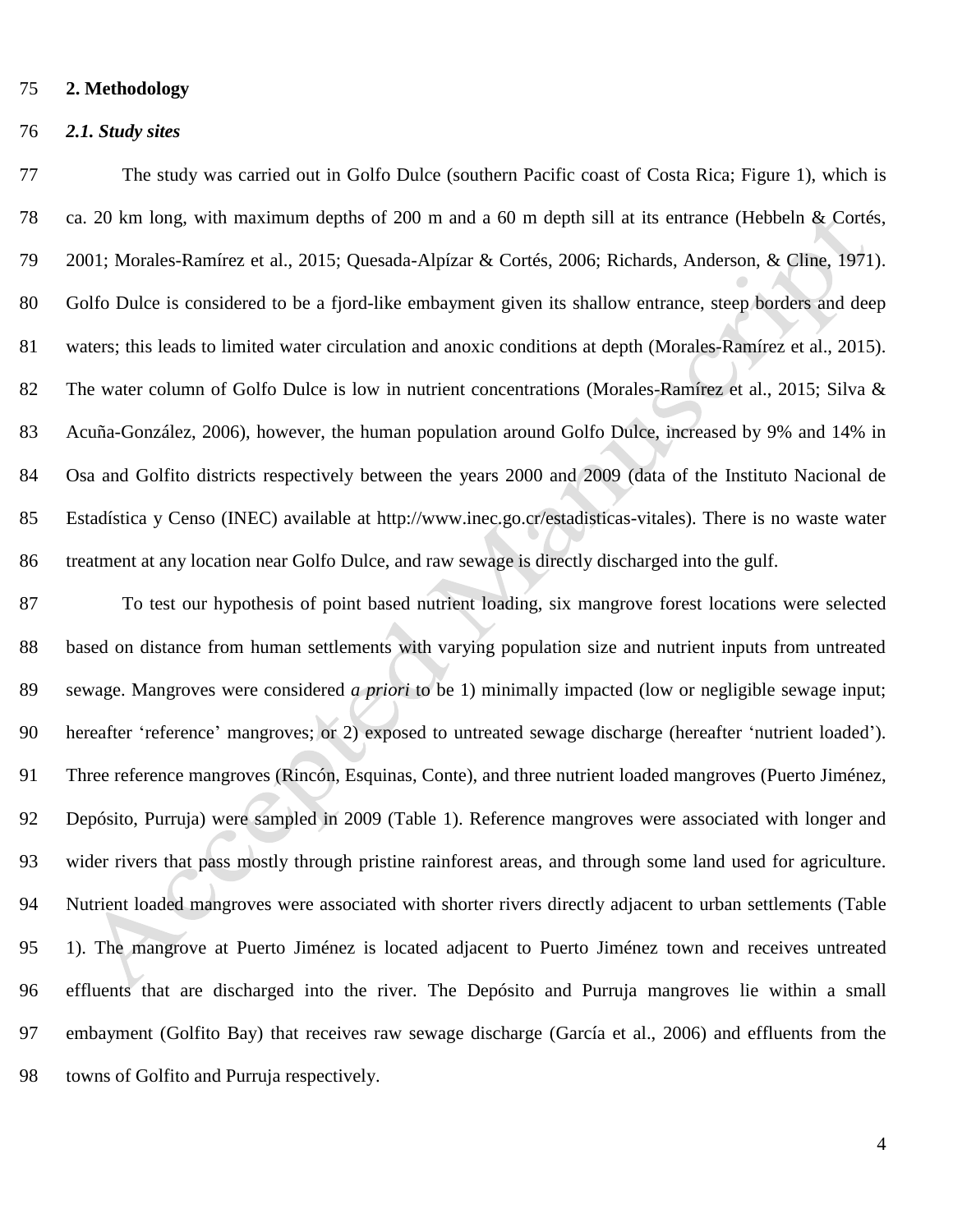A 400 m coastal section along the shoreline was selected at each mangrove, allowing access during both low and high tide. At the shoreline, mangroves were dominated by one species of mangrove tree, the 'red mangrove' (*Rhizophora mangle*), with canopy heights commonly of ca. 5 m at the outer edge. Each section was divided into 20 m sectors to randomly select sites for biological and water sampling.

*2.2. Water quality* 

 *2.2.1. Sample collection:* Water samples were collected at high tide at all six locations in 2009 on two separate dates: April 16-18 considered to represent dry season conditions, and during May 22-24 considered to represent rainy conditions (IMN, 2009; Morales-Ramírez et al., 2015). Water samples were collected within 50-200 m of the shoreline. Six sites of each coastal section were chosen randomly. At each site we: 1) measured Secchi disk depth (m) three times; 2) collected one 1.8 L subsurface water sample at 10 cm depth in a dark plastic bottle for nutrient and suspended sediment determination; and 3) took one 20 mL subsurface water sample for salinity determination using a hand refractometer (ATAGO ATC). Samples were kept on ice until further processing. Each 1.8 L water sample was well mixed before separating into two subsamples for filtration through glass microfiber filters (ALBET FVC 047) using a vacuum pump (Welch Vacuum 2522B-01). One litre was used for chlorophyll a determination and nutrient analysis, and ca. 800 mL for suspended matter using dried pre-weighed filters. Filtered water samples for nutrient analyses were stored in high-density black polyethylene 1 L bottles. Filters and filtered water samples were kept frozen until processed in the laboratory.

 *2.2.2. Total suspended solids and chlorophyll a analyses:* Pre-weighed filters for determination of suspended matter were dried at 60˚C and re-weighed (Sartorius 2842). Weight variation per filter was then 119 related to the total volume of water filtered per sample to determine suspended matter (mg  $L^{-1}$ ). Filters for chlorophyll determination were placed in 10 mL of acetone 90 % in plastic laboratory tubes with screw caps, and fitted with removable cardboard covers inhibiting light penetration. Filters were macerated with a fine metal rod. Samples were refrigerated for 20 hours, after which 2 mL of acetone 90 % were added and the sample homogenized. Samples were precipitated using a centrifuge for 10 minutes (IEC Clinical Centrifuge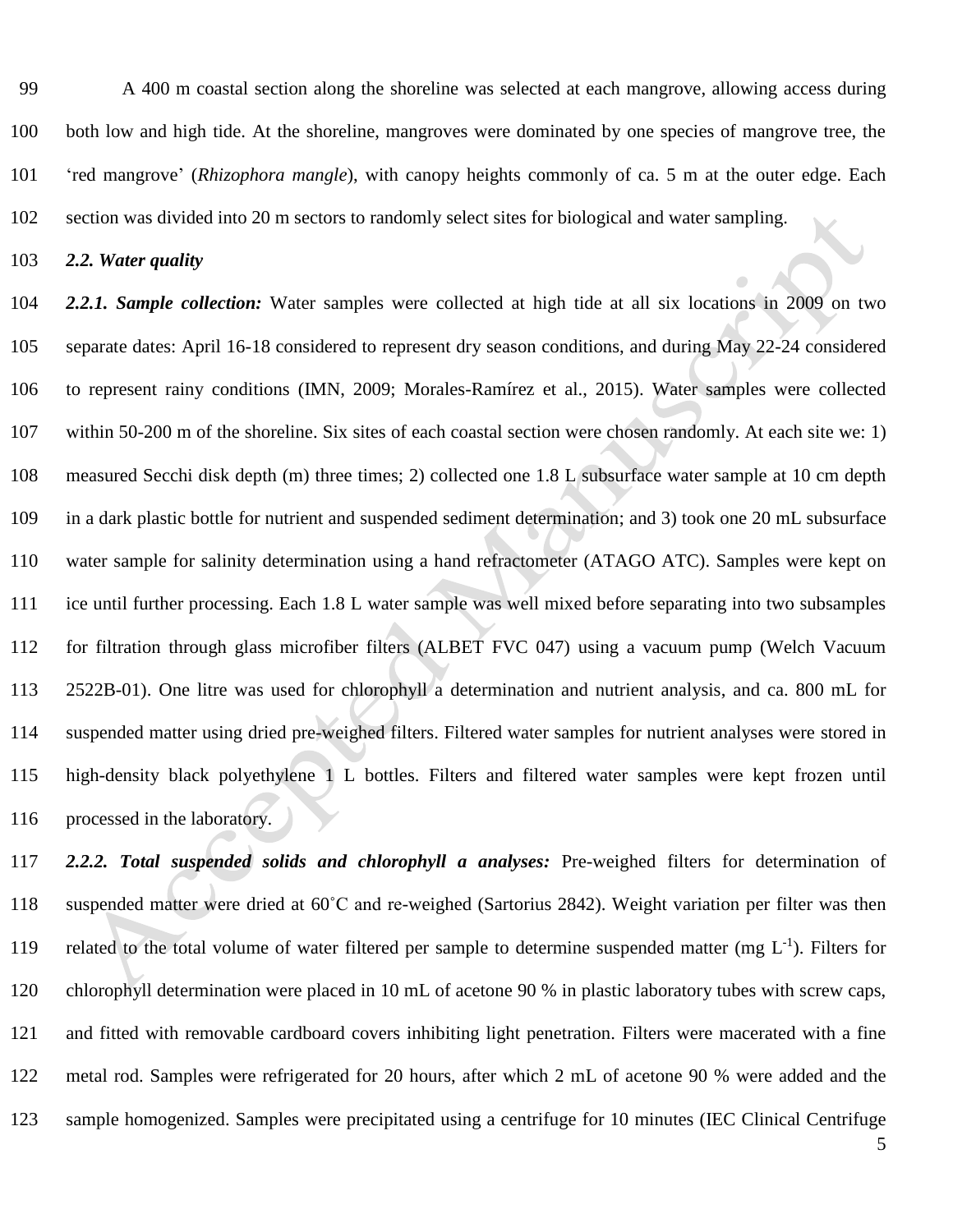at 5000 rpm). To calculate chlorophyll concentration, the supernatant of each sample was analyzed in a UV visible spectrophotometer (Shimadzu, UV-1700 Pharma Spec), at 630, 645, 663, 665, and 750 nm wavelengths (Strickland & Parsons, 1972).

 *2.2.3. Nutrient analyses:* Previously filtered and frozen water samples were thawed overnight prior to 128 nutrient analysis. Concentrations (μmol L<sup>-1</sup>) of ammonium, nitrite, nitrate, phosphate, and silicate were determined following the methodology modified for 10 mL samples (Strickland & Parsons, 1972). On the 130 basis of three subsamples per filtered sample the uncertainty of the analysis was estimated (in  $\mu$ mol L<sup>-1</sup>) as  $\pm$ 2.21 (ammonium),  $\pm$ 0.07 (nitrite),  $\pm$ 0.40 (nitrate),  $\pm$ 0.06 (phosphate), and  $\pm$ 1.78 (silicate). The average of the three replicates per sample was used for statistical analysis.

## *2.3. Biological sampling*

 Samples were collected between April 28 and May 1, 2009. Because the relevant biota were not found in all six mangroves, biological samples were collected at only four mangrove locations (two reference mangroves: Rincón and Esquinas; and two nutrient loaded mangroves: Puerto Jiménez and Depósito). Puerto Jiménez mangrove has a narrow marine border due to increased urban development, and to maintain comparability among mangroves, samples were collected in random sectors in the 400 m area near the entrance of the mangrove channel. At each mangrove shoreline five sites were selected randomly from the 20 m sectors; except for Puerto Jiménez where only four sites were selected due to mangrove characteristics. Samples of mangrove leaves (*R. mangle*), epiphytic macroalgae growing on *R. mangle* prop roots (*Bostrychia calliptera*), and bivalves (*A. tuberculosa*) were collected for carbon and nitrogen stable isotope analysis.

 *2.3.1. Algae***:** Various samples of the consortium of macroalgal species that grow epiphytic on *R. mangle*  mangrove prop roots were collected at each site. A macroalgal sample refers to algae collected from one mangrove prop root. Samples were placed in airtight plastic containers to maintain moisture, kept on ice in the field, and kept frozen until final processing (2 - 4 weeks). Each sample was thawed at room temperature and cleansed of sediment (using freshwater and a plastic mesh coffee filter). The red macroalga *B. calliptera* was the most abundant alga at the greatest number of sites; therefore, material of this species was separated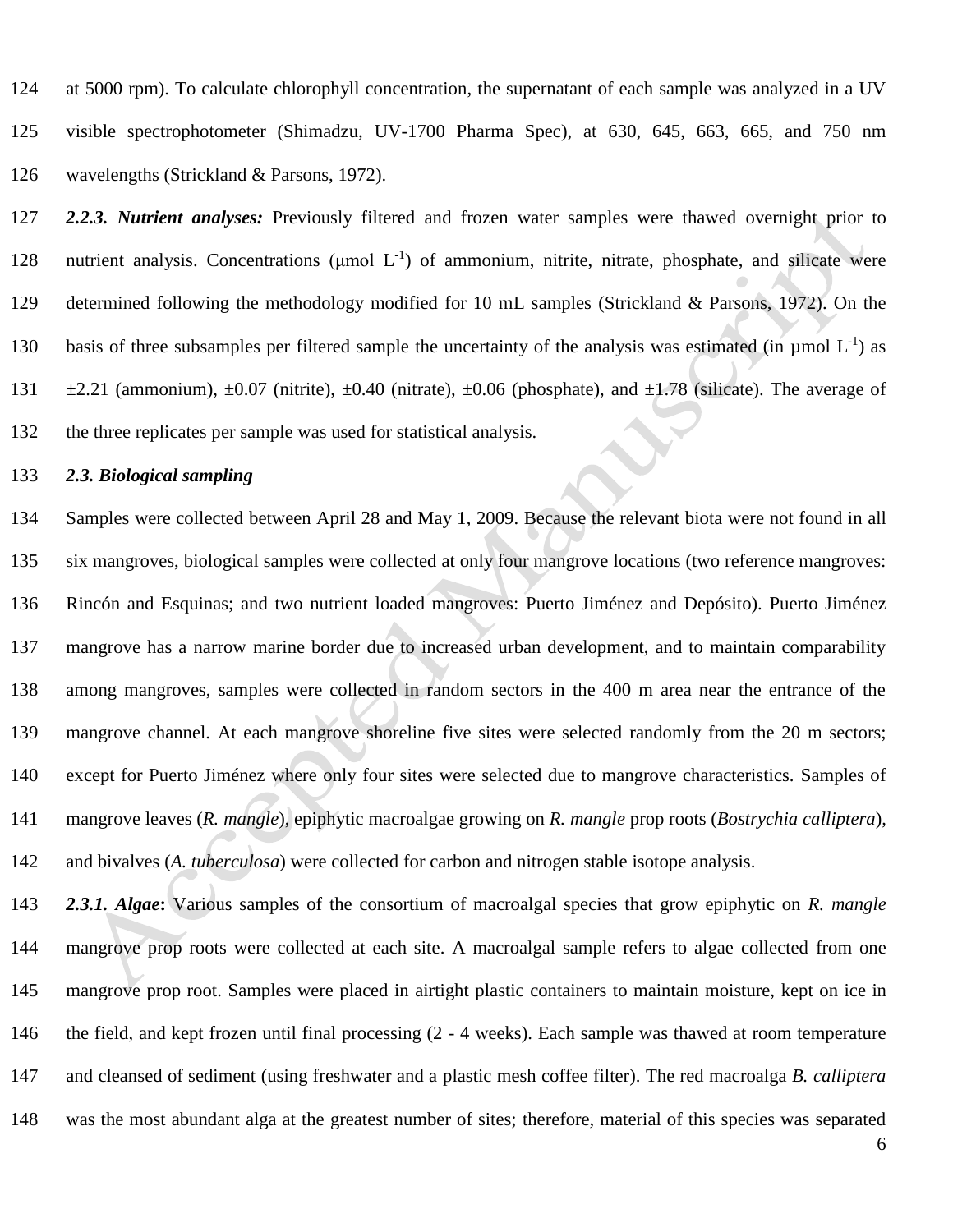from individual samples for stable isotope analysis. Algal epiphytes on *B. calliptera* thalli, associated organisms, and point of attachment to the mangrove root were carefully removed with forceps under a dissecting microscope. Samples were then placed in 20 mL plastic containers filled with freshwater at room temperature and placed in an ultrasonic bath (Fisher Scientific FS-14) at 5 min intervals to cleanse adhered 153 sediment and rinsed repeatedly until the water came out clear. Samples were then dried at 60°C for 72 hours.

 *2.3.2. Bivalves***:** Benthic bivalves (*A. tuberculosa*) were collected among *R. mangle* prop root sediment at each site within each mangrove, within 5 m of the shoreline. Samples were kept on ice in the field. Maximum length of shells was measured with a steel vernier calliper. The adductor muscle of each bivalve was dissected and kept frozen until drying at 60˚C for 72 hours. At Rincón, bivalves were uncommon at the randomly selected sites, therefore a nearby site within this mangrove with abundant bivalves was sampled on May 2, 2009.

 *2.3.3. Mangroves***:** At each of the five sites within each mangrove three leaves from adult *R. mangle* trees were collected. Care was taken in the field to select healthy leaves of similar size, that were fully developed, and without noticeable parasites, discolouration or herbivory. Samples were kept inside plastic bags on ice 163 for transport. Leaf blades were cleaned with a damp cotton cloth and petioles removed, then dried at 60°C for 72 hours. Maximum length and width of each leaf were measured.

# *2.4. Stable isotope analysis*

 At each of the four mangrove locations, 10 samples of leaves and bivalve adductor muscle were analysed, for a total of 40 samples of each. Seven samples of algae were analysed per mangrove, for a total of 28 algal samples. Mangrove leaves were ground in an agate mortar and pestle prior to weighing. Dried biological 169 material was weighed in silver capsules (mangrove leaves:  $3.2 \pm 0.1$  mg; algae:  $1.5 \pm 0.1$  mg; and bivalves:  $0.5 \pm 0.0$  mg). To ensure removal of any carbonate material remaining in algal samples prior to stable isotope analysis, 5 % HCl was added to the capsule in which each algal sample was weighed, then allowed to 172 evaporate at 70°C on a hotplate inside a fume cupboard. Carbon and nitrogen elemental analysis was performed using an Elemental Analyser (CE Instruments NA2500) and an isotope ratio mass spectrometer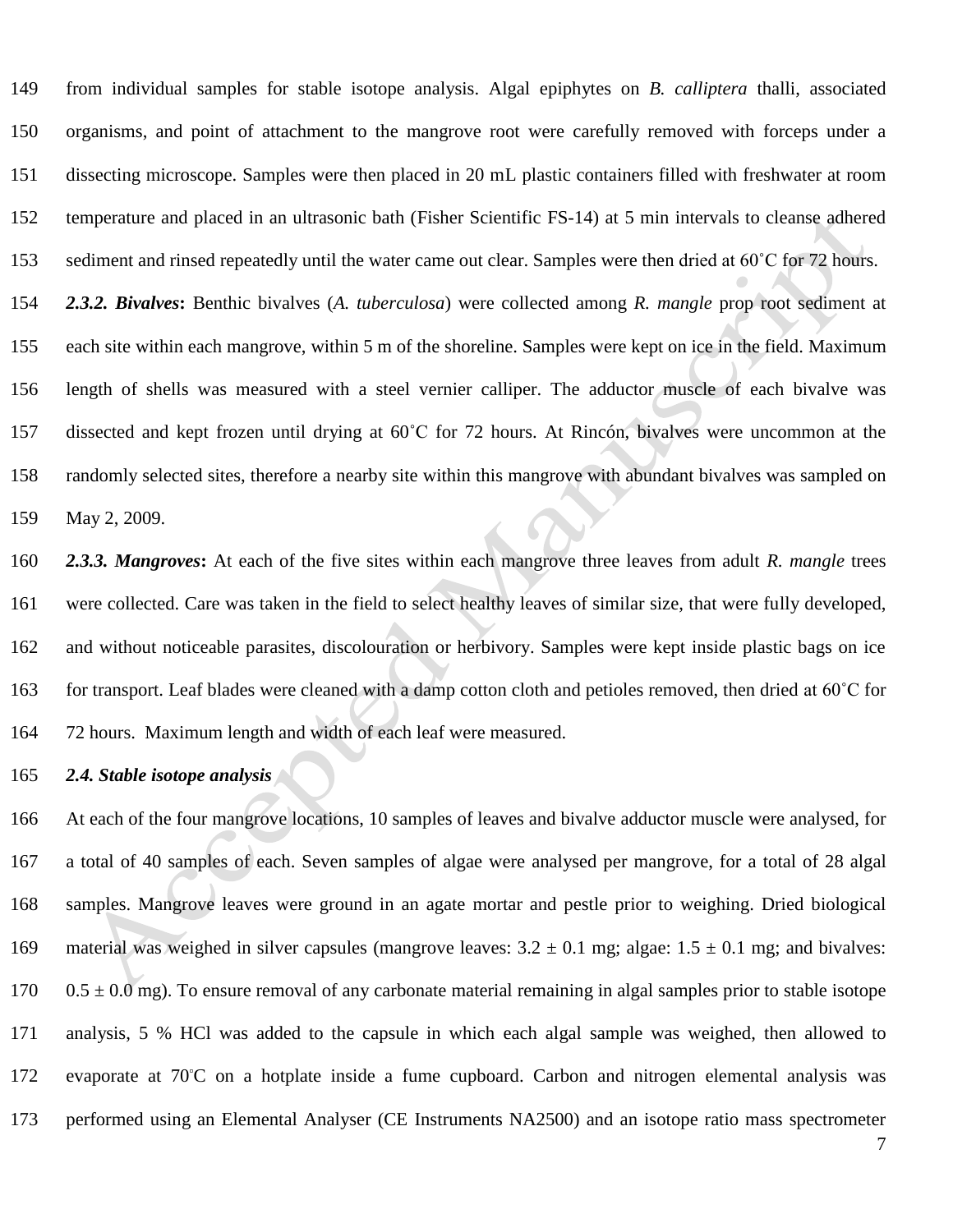(VG Isogas Prism III) (both instruments interfaced with a VG Dual Reference Gas Box and a VG Diluter). Samples were analysed against the marine sediment standard PACS-2 by the National Research Council of 176 Canada (NRCC) with values of: 5.213 ‰  $\delta^{15}N$  and -22.227 ‰  $\delta^{13}C$ . Elemental compositions were standardized by comparison with acetanilide standard (C 71.09 %, N 10.36 %). The standard deviation (SD) 178 was  $\pm$  0.11 ‰ for  $\delta^{13}C$  and  $\pm$  0.10 ‰ for  $\delta^{15}N$  (n=17 PACS-2 standard analyses). Stable isotope analysis was carried out in the Grant Institute at Edinburgh University. Elemental analysis error (PACS-2 elemental ratio SD as a percentage of the mean elemental ratios) was 1.6 % for C and 5.4 % for N.

#### *2.5. Statistical analysis*

 One way Analysis of Variance (ANOVA), nested when appropriate, and correlations between variables were carried out in the statistical program R (v2.13.0) (R Development Core Team, 2012). Mangrove and corresponding treatment (reference and nutrient loaded) were factors, with response variables being water quality parameters (two visits) and biological data. Data were tested for normality and heteroscedasticity. Outliers were removed from the analysis only when necessary due to lack of effectiveness from transformations, yet results proved to be the same with or without outliers. Non-parametric Kruskal Wallis analyses were carried out when transformation of data or removal of outliers were unsuccessful.

# **3. Results**

# *3.1. Water quality*

191 3.1.1. Water transparency: Chlorophyll concentration was higher in nutrient loaded mangroves (p<0.001) (Figure 2a). Secchi depth was greater in reference mangroves than in nutrient loaded mangroves (p<0.001), which did not vary seasonally (p>0.05) (Figure 2b). Suspended matter did not vary between reference and nutrient loaded mangroves (p>0.05) (Figure 2c). Both chlorophyll and suspended matter varied between sampling dates (p<0.001), where Jiménez and reference mangroves showed a similar trend of lower chlorophyll and suspended matter in the rainy season (Figure 2a,c).

 *3.1.2. Nutrient concentrations and salinity***:** Salinity did not vary between reference and nutrient loaded mangroves (p>0.05) or by sampling date (p>0.05) (Figure 2d). Nitrite concentrations at reference mangroves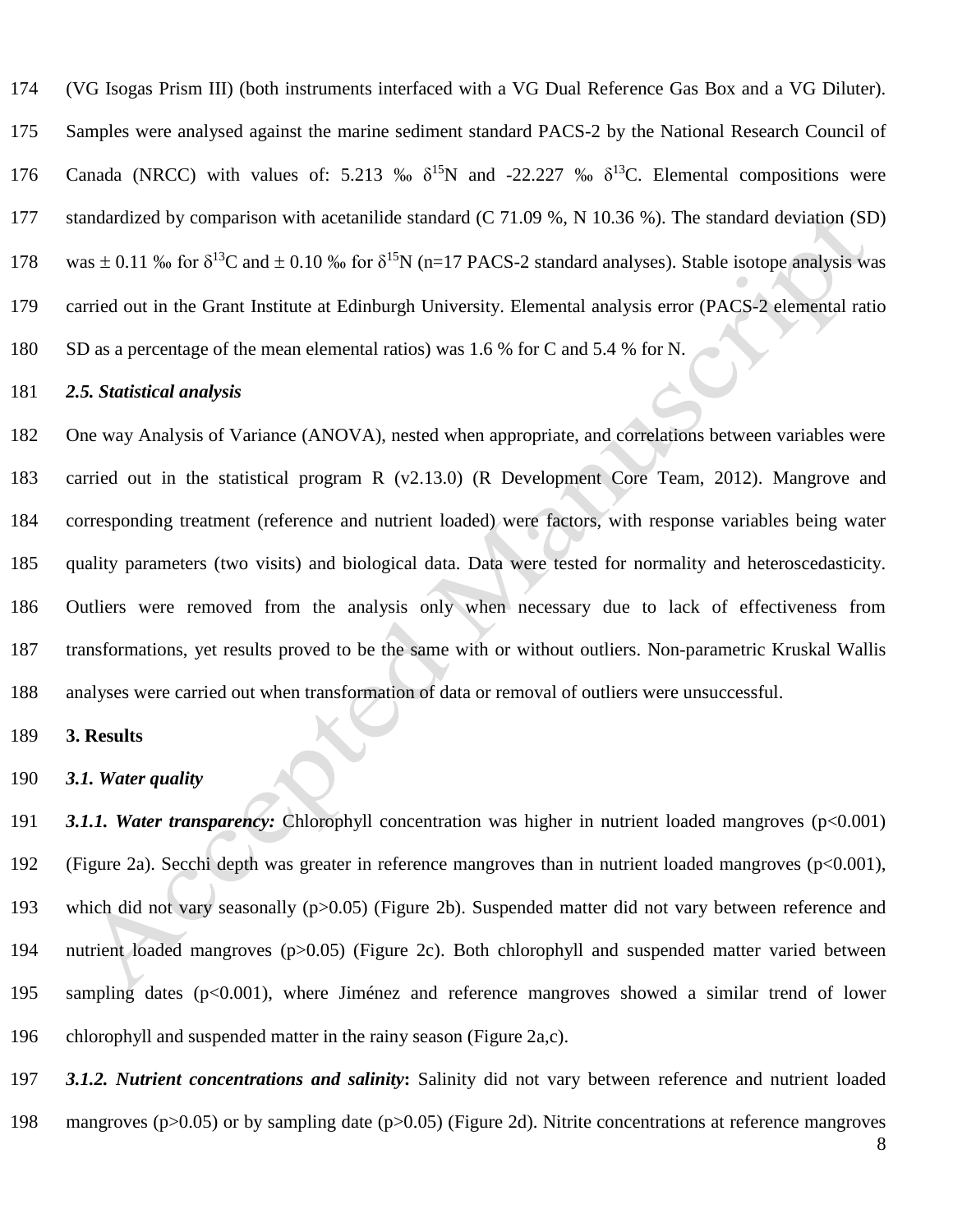did not differ from those at nutrient loaded locations (p>0.05). Ammonium and nitrate were not included in the statistical analysis as detected concentrations were at the limits of reliable detection (ammonium=1.18;

nitrate=0.26). Phosphate and silicate concentrations varied between reference and nutrient loaded mangroves

( p<0.05). Neither one showed variation within mangroves between sampling dates (both p>0.05, Table 2).

203  $3.2. \delta^{15}$ N and  $\delta^{13}$ C isotopic values

 *3.2.1. Macroalgae:* There was no variation in stable isotope composition or C:N of algae between reference 205 and nutrient loaded mangroves (p>0.05) (Figure 3), although algal C:N was slightly lower in more  $\delta^{15}N$ enriched algal samples(p<0.05, Table 3).

207 3.2.2. Bivalves: Bivalve  $\delta^{13}$ C was slightly depleted in reference than in nutrient loaded mangroves (p<0.001; 208 Figure 3), however bivalve  $\delta^{15}N$  and C:N did not vary between reference and nutrient loaded mangroves 209 (p>0.05, Figure 3, Table 3). Bivalve isotopic data varied among mangrove locations ( $\delta^{15}N \& \delta^{13}C$  p<0.001; 210 and C:N p<0.05). Length of benthic bivalves varied among all locations (p<0.001) but showed no variation between reference and nutrient loaded locations (p>0.05). Longer bivalves were found at Escondido (5.47 $\pm$ 0.17 cm) and Depósito (5.04 $\pm$ 0.06cm), and the bivalves were shorter at Puerto Jiménez (4.18 $\pm$ 0.28cm) and Rincón (3.79±0.48 cm). No correlations were found for bivalve isotopic results or with bivalve length. *3.2.3. Mangroves:* Leaf stable isotope composition varied between reference and nutrient loaded mangroves. 215  $\delta^{15}$ N values were enriched by up to 3 ‰ at nutrient loaded mangroves (p<0.001). These mangroves also had

216 enriched  $\delta^{13}$ C values (p<0.001) and a narrower range in C:N (p<0.001, Figure 3, Table 3).

**4. Discussion**

 Here, we provide isotopic evidence of subtle nutrient enrichment in mangrove habitats of Golfo Dulce (southern Pacific coast of Costa Rica), despite limited evidence of nutrient loading from water quality analyses. These findings are suggestive of chronic low-level nutrient loading in this gulf. This isotopic information is important for understanding the state of the mangrove ecosystem, and at the same time providing mangrove, bivalve, and algal stable-isotope data for future studies.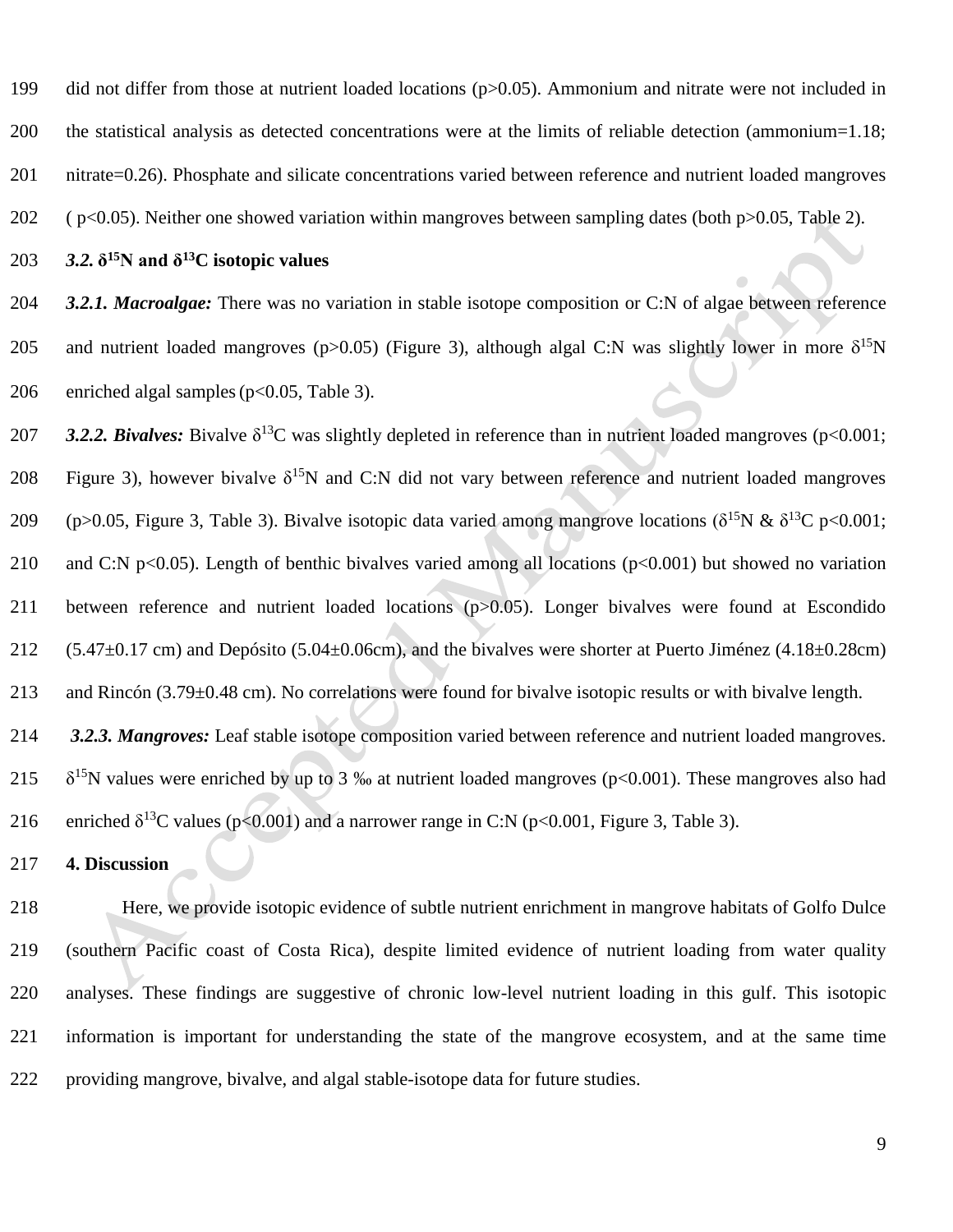Despite the lack of waste-water treatment and the fact that raw sewage flows directly into Golfo Dulce, previous water quality measurements in this gulf have not found evidence of eutrophication, and this was the case in the present study. The nutrient concentrations in the water column at Golfo Dulce can be considered to be low (Morales-Ramírez et al., 2015; Silva & Acuña-González, 2006) and similar to those of 227 the Gulf of Chiriquí (Pacific coast of Panama) where the highest values of nitrate were 0.75  $\mu$ mol L<sup>-1</sup> and of 228 phosphate were 0.24  $\mu$ mol L<sup>-1</sup> (D´Croz & O´Dea, 2007). The Gulf of Panama (Pacific coast of Panama, an 229 upwelling region) had slightly higher nutrient concentrations with phosphate reported up to 1.2  $\mu$ mol L<sup>-1</sup> and 230 nitrate up to 14.4  $\mu$ mol L<sup>-1</sup>. Nutrient concentrations in Golfo de Nicoya, further north on the Pacific coast of 231 Costa Rica, are higher than in Golfo Dulce, with nitrate reported as high as  $10.3 \mu$  mol L<sup>-1</sup>, nitrite up to 2.7 232 umol  $L^{-1}$  and phosphate as high as 3.6 umol  $L^{-1}$  (Palter, León Coto, & Ballestero, 2007). However, nutrient loading is thought to be occurring in Golfo Dulce given increasing anthropogenic pressure (Cortés, 1990; González-Chen, 2009; Loaiza, 2007; Morales-Ramírez et al., 2015; Quesada-Alpízar & Cortés, 2006) and there is evidence of higher coliform bacterial concentrations in the Golfito embayment (García et al., 2006). The Purruja estuary, the location of one of our nutrient loaded mangroves, is not considered to be highly contaminated despite the presence of polluted areas near sewage input (García et al., 2006); this is attributed to dilution and biological uptake of increased nutrients (Silva & Acuña-González, 2006). Nutrient concentration as indicated by traditional chemical analyses may therefore not have the sensitivity needed to identify nutrient loading at low concentrations or where inputs are pulsed, with the potential dilution of nutrient inputs at current loading rates.

 Traditional chemical analyses of nutrient concentration have limited capacity for the detection of biologically significant pulsed nutrient inputs to the system (Costanzo et al., 2001; Costanzo et al., 2005; Gartner, Lavery, & Smit, 2002). There is high precipitation during the rainy season in the area, with 245 approximately 5000 mm yr<sup>-1</sup> (IMN, 2009), which could reduce measured nutrient concentrations and affect perception of the actual nutrient inputs at the mangrove locations during the rainier periods. Nutrient concentrations may be further diluted when sampling at high tide. Water column nutrient concentrations were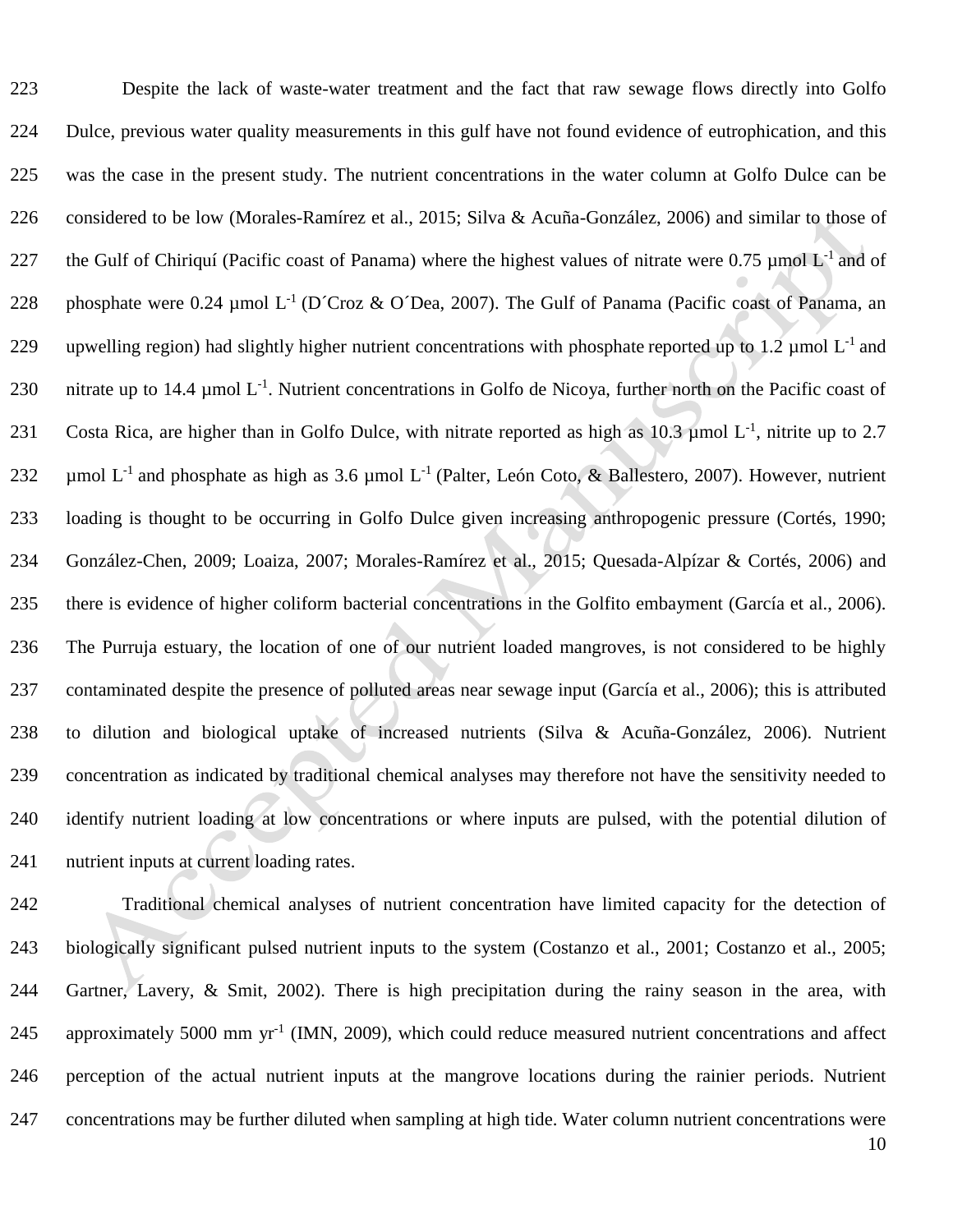sampled on only two occasions at high tide, and may therefore not be representative of the predominant concentrations in the water column throughout the year; however, studies over longer time periods in the gulf have come up with similar findings (Morales-Ramírez et al., 2015). It is also possible that other marine primary producers are consuming nutrients from the water column that were not sampled as part of this study, such as benthic macroalgae which can be seasonal on the Pacific coast of Costa Rica (Cortés, Samper- Villarreal, & Bernecker, 2014) or seagrasses (Samper-Villarreal, Bourg, Sibaja-Cordero, & Cortés, 2014; Samper-Villarreal, Van Tussenbroek, & Cortés, 2018).

 In contrast to low nutrient concentrations, water transparency and chlorophyll concentration both revealed diminished water quality at nutrient loaded mangroves. Nutrient loaded mangroves had higher chlorophyll concentrations and lower Secchi depths than reference mangroves. As phytoplankton is nutrient (primarily nitrogen) limited in the Eastern Tropical Pacific (Pennington et al., 2006), an increase in chlorophyll concentrations at nutrient loaded locations may indicate an increase in phytoplankton productivity, which may be depleting nutrients from the water column. At nutrient loaded locations Secchi depth was similar to the limited water transparency found in Golfo de Nicoya (Palter et al., 2007). At Golfo Dulce, the input of nutrients from raw sewage may therefore be either sufficiently diluted, as to not be detectable by chemical analyses, or be at a level that it is biologically assimilated by the biota leading to low nutrient concentrations in the water column. Studies on phytoplankton nutrient uptake and growth rate should be carried out in Golfo Dulce.

266 Mangrove leaf isotopic values showed enriched  $\delta^{15}N$  at nutrient loaded mangroves, while algae and bivalves showed no variation between reference and nutrient loaded mangroves. The most likely explanation for this is the difference in the tissue turnover rate among these three organisms. Mangroves are considered to be good long term (years) indicators of nutrient loading (Costanzo et al., 2003; Pitt et al., 2009), obtaining their nutrients from interstitial water which can accumulate pulsed nutrient inputs (Hogarth, 1999; Kathiresan & Bingham, 2001; Tomlinson, 1994). *Rhizophora* trees produce a new leaf only approximately every 100 days (Farnsworth, Ellison, & Gong, 1996). Algae have high turnover rates because they obtain their nutrients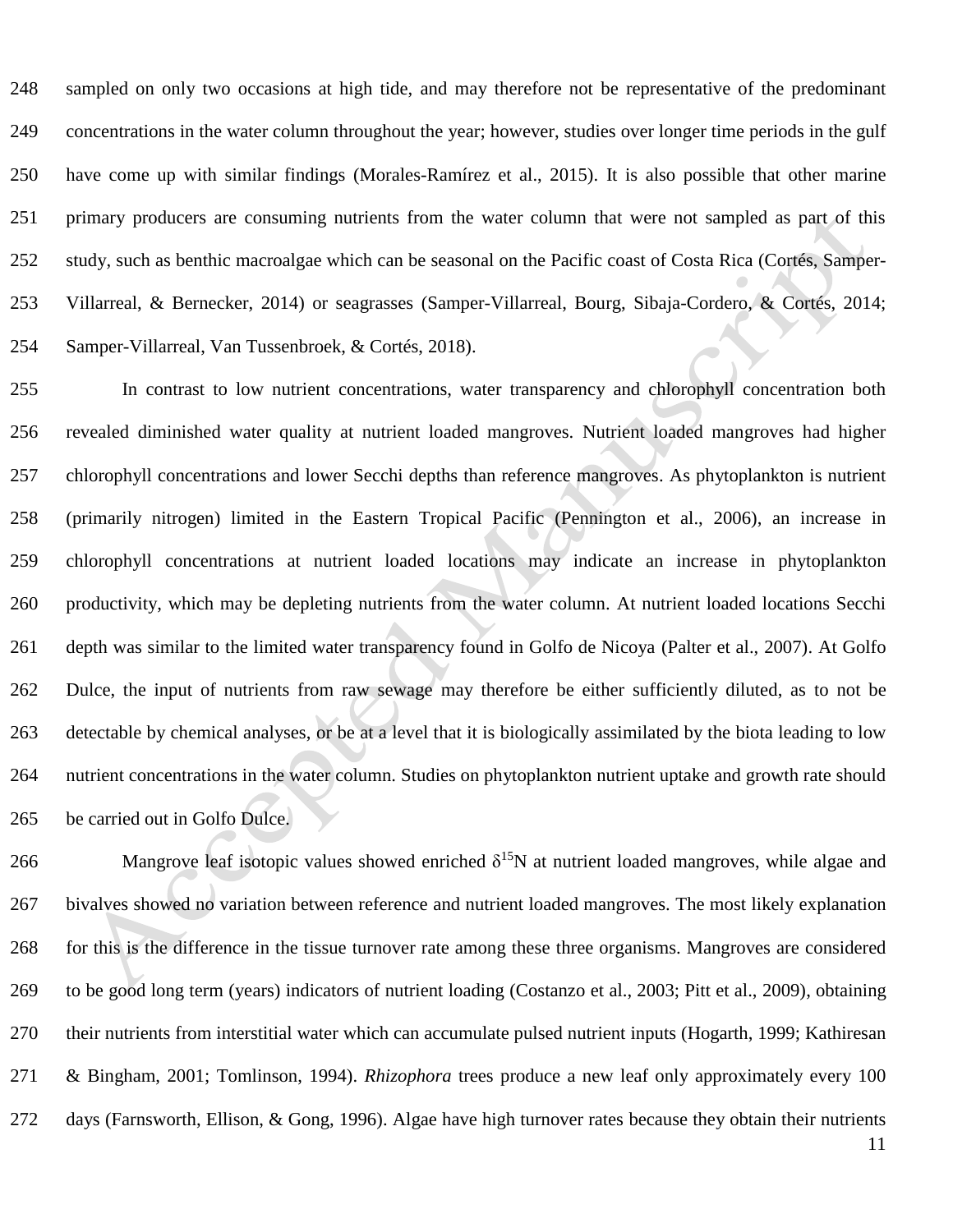directly from the water column (Costanzo, O'Donohue, & Dennison, 2000; Costanzo et al., 2003; Fertig et 274 al., 2009; Gartner et al., 2002) and can show enriched  $\delta^{15}N$  values within days of exposure to greater nutrient concentrations (Costanzo et al., 2005; Gartner et al., 2002; Savage & Elmgren, 2004). Bivalves obtain their nutrients indirectly from the water column and have a turnover rate of several weeks to months (Fertig et al., 277 2009; Piola et al., 2006). Lack of variation of bivalve  $\delta^{15}N$  between reference and nutrient loaded mangroves could have resulted from the selection of muscle tissue for this analysis, as some tissues of benthic invertebrates are more sensitive indicators of sewage effluent than others (Piola et al., 2006). Lack of variation in algal and bivalve isotopic data between reference and nutrient loaded locations may actually be indicative of prevailing water column conditions during the dry season prior to sample collection. Isotopic analysis of bivalves and algae at different seasons may provide greater clarity on this topic. However, algae  $\delta^{15}$ N at low nutrient concentrations can be very low (Costanzo et al., 2001; Costanzo et al., 2005), and on this occasion all algae stable isotope values were similar to those of mangroves at nutrient loaded mangrove locations. This lack of isotopic variation in the bivalve and alga between nutrient loaded and reference locations might indicate that the algae and bivalves have been subject to nutrient loaded conditions at all locations in recent times.

 Other possible causes of isotopic variation in mangrove leaves between reference and nutrient loaded mangroves include potential isotopic variation in soil enrichment factors and nutrient sources, which were not sampled as part of this study. Deposition of bloom phytoplankton or suspended matter can occur due to 291 land use in river catchments in Golfo Dulce (Hebbeln & Cortés, 2001).  $\delta^{15}N$  from sewage derived organic matter in California goes from 1.8‰ (Van Dover, Grassle, Fry, Garritt, & Starczak, 1992) to 5.6‰ (Kwak & 293 Zedler, 1997), with sewage sources in Golfo Dulce potentially at the higher level of  $\delta^{15}N$  from this range. Limited water circulation between mangroves and seasonal deep-water upwelling (Morales-Ramírez et al., 2015; Quesada-Alpízar & Morales-Ramírez, 2004; Svendsen et al., 2006) may also affect isotopic values in 296 Golfo Dulce, which is anoxic in its deepest areas as upwelling is thought to alter marine  $\delta^{15}N$  (Risk &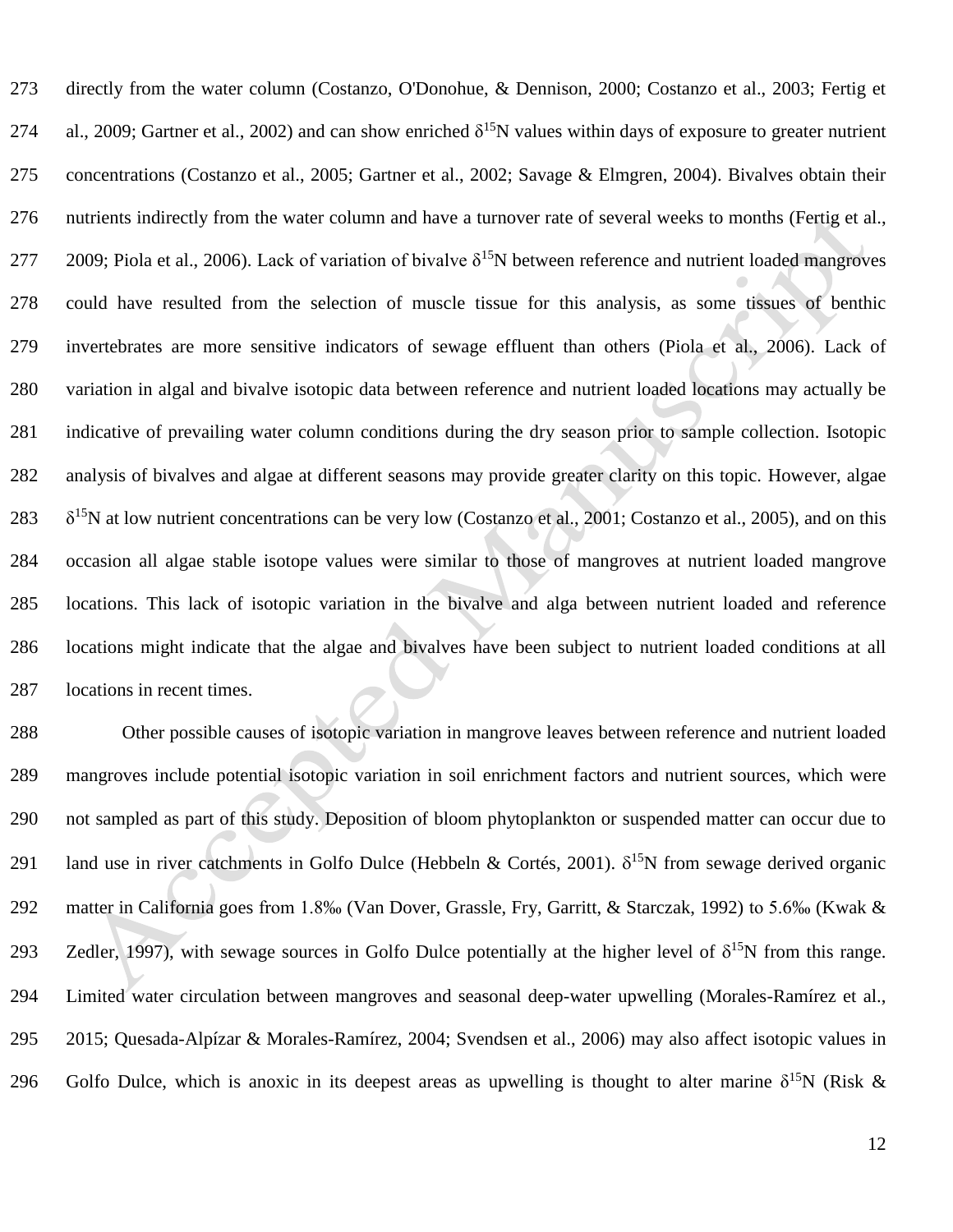Erdmann, 2000; R. Sweeney, Kalil, & Kaplan, 1980; R. E. Sweeney & Kaplan, 1980). Overall knowledge of water circulation in Golfo Dulce is currently limited and the assumption that there are no cumulative impacts at mangrove locations should be reassessed once more detailed information is available.

### **4.1. Summary and conclusion**

 Nutrient concentrations determined by traditional chemical water analysis have not been able to identify nutrient loading in Golfo Dulce, despite evidence of punctual increased coliforms and the overall knowledge that untreated sewage is being delivered to the gulf at increasing rates. Our findings support the notion that nutrient concentrations in the water column are low, however, chlorophyll concentration and 305 water transparency reveal diminished water quality at nutrient loaded mangroves.  $\delta^{15}N$  of mangrove leaves was enriched at nutrient loaded locations, although algal and bivalve isotopic values did not reveal variations between reference and nutrient loaded mangroves. Nevertheless, the algal isotope values were similar to those of the mangrove leaves at nutrient loaded locations, potentially indicating increased nutrient conditions at all mangroves at the time of sampling. Future evidence of nutrient loading should focus on both isotopic and traditional chemical water quality assessments. At the time of this study nutrient inputs into Golfo Dulce are considered to be at levels that were readily diluted or consumed by the biota, and thus undetectable with traditional water quality techniques. We provide clear evidence however, of isotopic enrichment at nutrient loaded locations from mangrove material and recommend that adequate waste water treatment be carried out on all anthropogenic discharges into this vulnerable marine system.

# **5. Acknowledgements**

 This study was partially funded by the School of Marine Science and Technology at Newcastle University. Many thanks to all that helped in the field, particularly J.M. Gudiño. CIMAR at the Universidad de Costa Rica carried out nutrient analysis and provided equipment, with greatly appreciated help from J. Acuña and E. Gómez. Thanks to A. Tudhope and C. Chilcott for stable isotope analysis at the Grant Institute, Edinburgh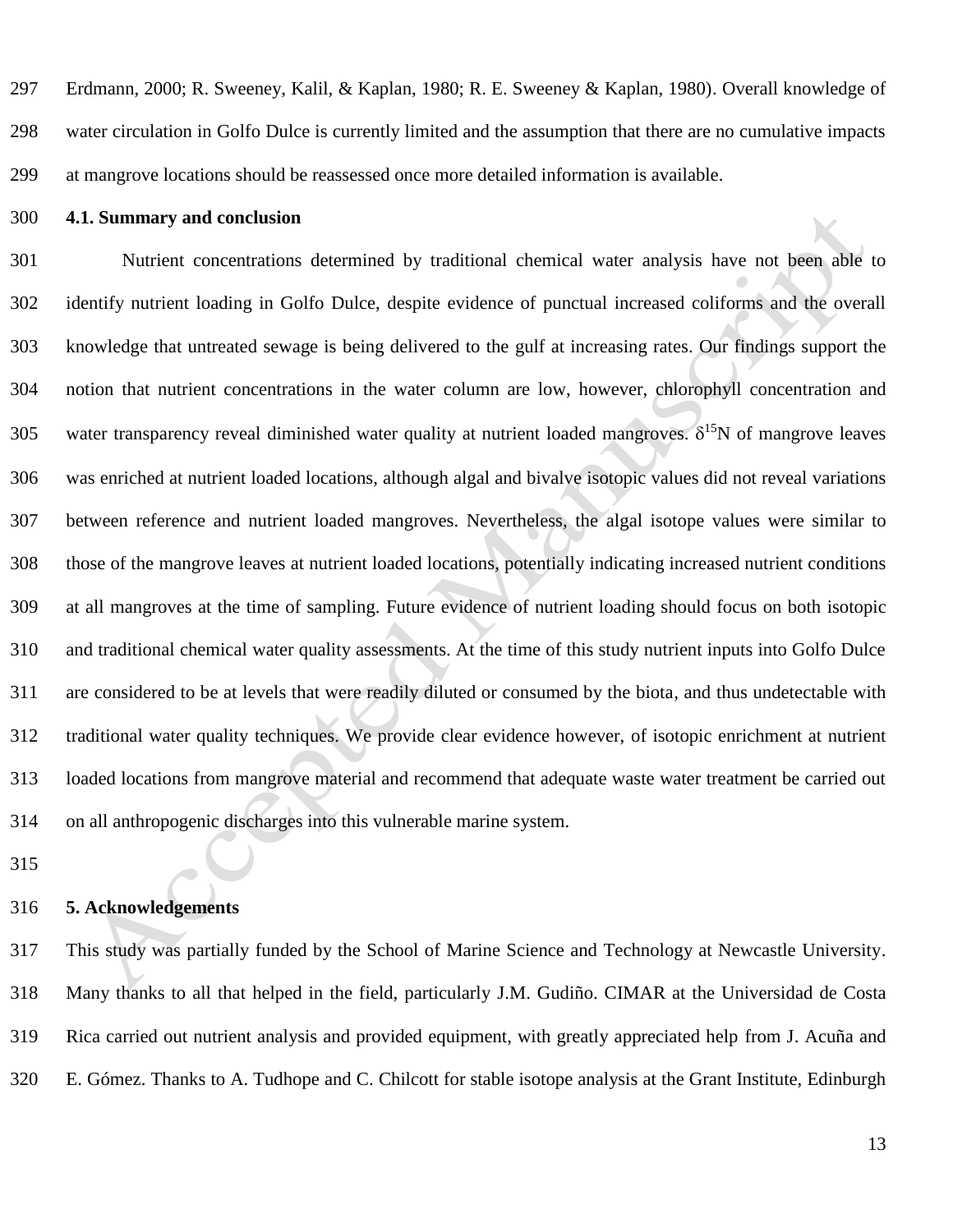- University. Supported from the IsoNet network project 808-B6-774 at the University of Costa Rica is
- acknowledged.
- 

## **6. References**

- Bouillon, S., Moens, T., & Dehairs, F. (2004). Carbon sources supporting benthic mineralization in mangrove and adjacent seagrass sediments (Gazi Bay, Kenya). *Biogeosciences Discussions, 1*, 311- 333.
- Chacón-Chaverri, D., Martínez-Cascante, D. A., Rojas, D., & Fonseca, L. G. (2015). Golfo Dulce, Costa Rica, un área importante de alimentación para la tortuga carey del Pacífico Oriental (*Eretmochelys imbricata*). *Revista de Biología Tropical, 63 (Suppl. 1)*, 351-362.
- Córdoba-Muñoz, R., & Vargas-Zamora, J. A. (1996). Temperature, salinity, oxygen, and nutrient profiles at a 200 m deep station in Golfo Dulce, Pacific coast of Costa Rica. *Revista de Biología Tropical, 44 (Suppl. 3)*, 233-236.
- Cortés, J. (1990). The coral reefs of Golfo Dulce, Costa Rica: distribution and community structure. *Atoll Research Bulletin, 344*, 1-37.
- Cortés, J. (2016). The Pacific coastal and marine ecosystems. In M. Kappelle (Ed.), *Costa Rican Ecosystems* (pp. 97-138). Chicago and London: University of Chicago Press.
- Cortés, J., Samper-Villarreal, J., & Bernecker, A. (2014). Seasonal phenology of *Sargassum liebmannii* J. Agardh (Fucales, Heterokontophyta) in an upwelling area of the Eastern Tropical Pacific. *Aquatic Botany, 119*, 105-110.
- Cortés, J., & Wehrtmann, I. S. (2009). Diversity of marine habitats of the Caribbean and Pacific of Costa Rica. In I. S. Wehrtmann & J. Cortés (Eds.), *Marine Biodiversity of Costa Rica, Central America* (pp. 1-45). Berlin: Springer + Business Media B.V.
- Costanzo, S. D., O'Donohue, M. J., & Dennison, W. C. (2000). *Gracilaria edulis* (Rhodophyta) as a biological indicator of pulsed nutrients in oligotrophic waters. *Journal of Phycology, 36*, 680-685.
- Costanzo, S. D., O'Donohue, M., Dennison, W., Loneragan, N., & Thomas, M. (2001). A new approach for detecting and mapping sewage impacts. *Marine Pollution Bulletin, 42*, 149-156.
- Costanzo, S. D., O'Donohue, M. J., & Dennison, W. C. (2003). Assessing the seasonal influence of sewage and agricultural nutrient inputs in a subtropical river estuary. *Estuaries and Coasts, 26*, 857-865.
- Costanzo, S. D., Udy, J., Longstaff, B., & Jones, A. (2005). Using nitrogen stable isotope ratios ( $\delta^{15}N$ ) of macroalgae to determine the effectiveness of sewage upgrades: changes in the extent of sewage plumes over four years in Moreton Bay, Australia. *Marine Pollution Bulletin, 51*, 212-217.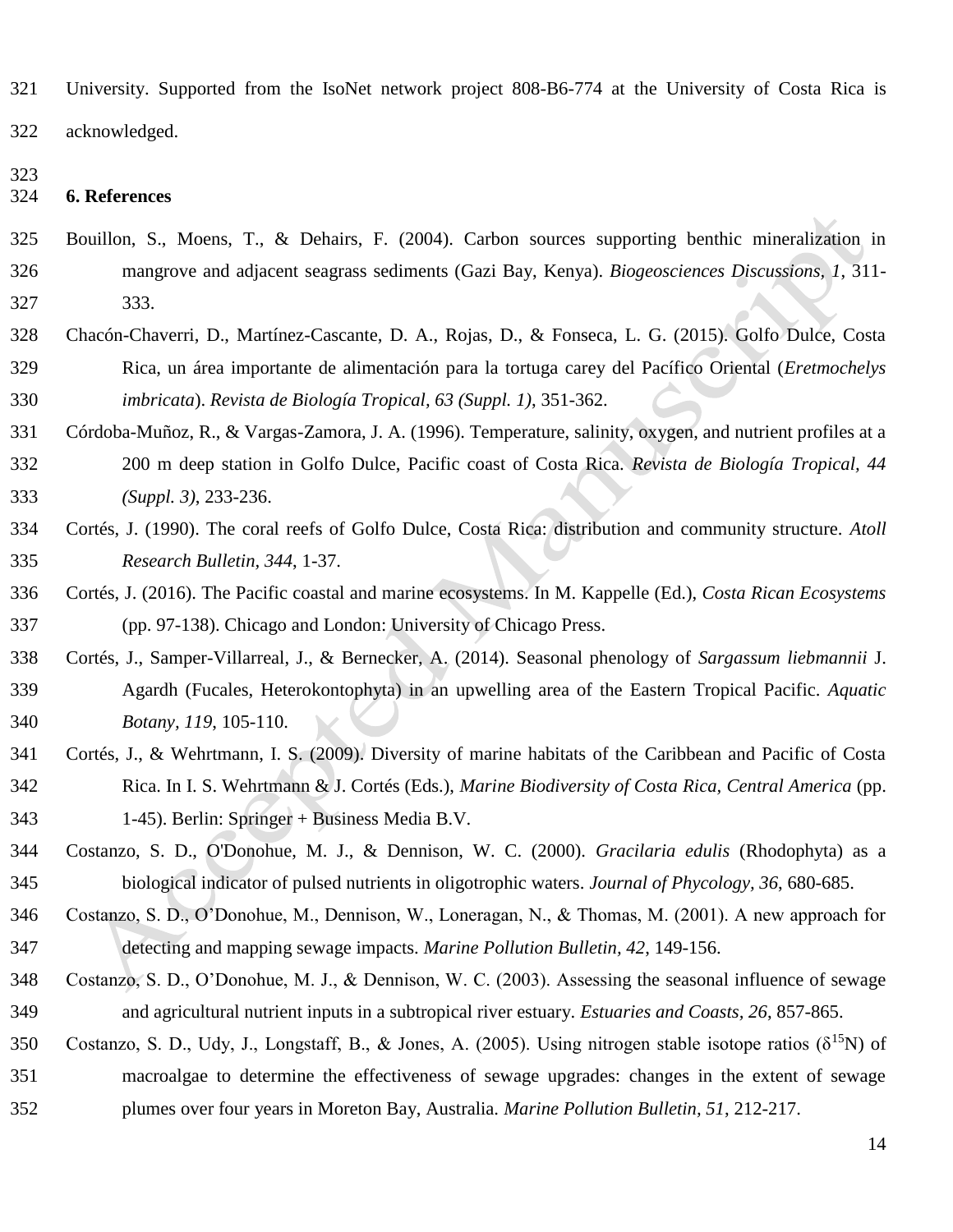- D´Croz, L., & O´Dea, A. (2007). Variability in upwelling along the Pacific shelf of Panama and implications for the ditritubion of nutrients and chlorophyll. *Estuarine, Coastal and Shelf Science, 73*, 325-340.
- Donato, D. C., Kauffman, J. B., Murdiyarso, D., Kurnianto, S., Stidham, M., & Kanninen, M. (2011). Mangroves among the most carbon-rich forests in the tropics. *Nature Geoscience, 4*, 293-297.
- Duarte, C. M., & Cebrian, J. (1996). The fate of marine autotrophic production. *Limnology and Oceanography, 41*, 1758-1766.
- Duke, N. C., Meynecke, J.-O., Dittmann, S., Ellison, A. M., Anger, K., Berger, U., . . . Dahdough-Guebas, F. (2007). A world without mangroves? *Science, 317*, 41-42.
- Farnsworth, E., Ellison, A., & Gong, W. (1996). Elevated CO<sup>2</sup> alters anatomy, physiology, growth, and reproduction of red mangrove (*Rhizophora mangle* L.). *Oecologia, 108*, 599-609.
- Fertig, B., Carruthers, T., Dennison, W., Jones, A., Pantus, F., & Longstaff, B. (2009). Oyster and 364 macroalgae bioindicators detect elevated  $\delta^{15}N$  in Maryland's Coastal Bays. *Estuaries and Coasts*, 32, 773-786.
- Fry, B. (2006). *Stable isotope ecology*. Louisiana, USA: Springer.
- García-Céspedes, J., Acuña-González, J., & Vargas-Zamora, J. A. (2004). Metales traza en sedimentos costeros de Costa Rica. *Revista de Biología Tropical, 52 (Suppl.2)*, 51-60.
- García, V., Acuña-González, J., Vargas-Zamora, J. A., & García-Céspedes, J. (2006). Calidad bacteriológica y desechos sólidos en cinco ambientes costeros de Costa Rica. *Revista de Biología Tropical, 54 (Suppl.1)*, 35-48.
- 372 Gartner, A., Lavery, P., & Smit, A. (2002). Use of  $\delta^{15}N$  signatures of different functional forms of macroalgae and filter-feeders to reveal temporal and spatial patterns in sewage dispersal. *Marine Ecology Progress Series, 235*, 63-73.
- González-Chen, I. (2009). Vecinos de Golfo Dulce temerosos por impacto de granjas atuneras. *Informa-tico*. Retrieved from http://www.informa-tico.com
- Hebbeln, D., & Cortés, J. (2001). Sedimentation in a tropical fjord: Golfo Dulce, Costa Rica. *Geo-Marine Letters, 20*, 142-148.
- Hogarth, P. (1999). *The biology of mangroves*. Oxford: Oxford University Press.
- IMN. (2009). *Meteorological data for Río Claro, Golfito*. Retrieved from: http://www.imn.ac.cr
- Jesse, S. (1996). Demersal crustacean assemblages along the Pacific coast of Costa Rica: a quantitative and multivariate assessment based on the Victor Hensen Costa Rica Expedition (1993/1994). *Revista de Biologia Tropical, 44 (Suppl. 3)*, 115-134.
- Jiménez, J. A., & Soto, R. (1985). Patrones regionales en la estructura y composición florística de los manglares de la costa Pacífica de Costa Rica. *Revista de Biología Tropical, 33*, 25-37.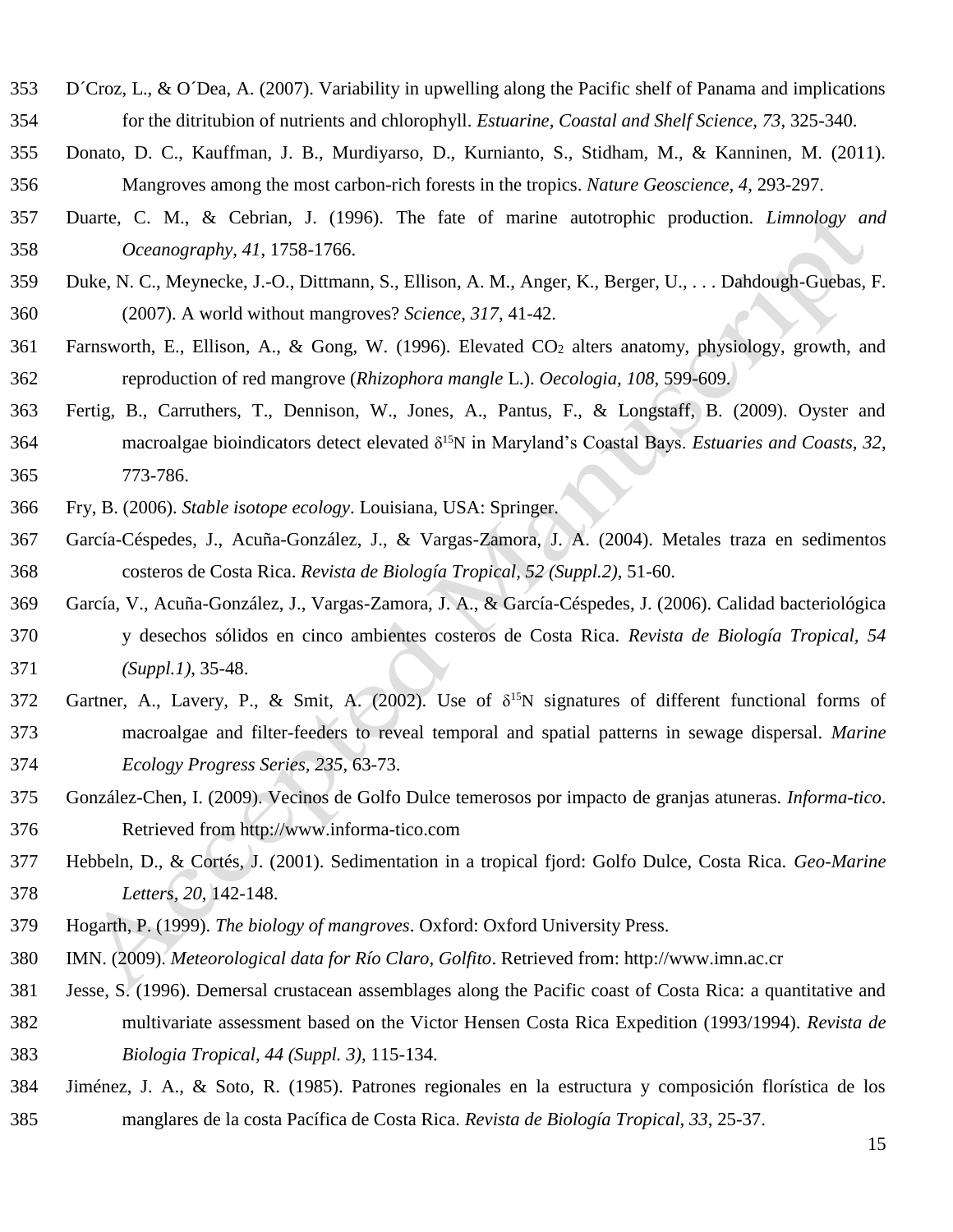- Kathiresan, K., & Bingham, B. L. (2001). Biology of mangroves and mangrove ecosystems. *Advances in Marine Biology, 40*, 81-251.
- Kwak, T. J., & Zedler, J. B. (1997). Food web analysis of southern California coastal wetlands using multiple stable isotopes. *Oecologia, 110*, 262-277.
- Lapointe, B. E., & Clark, M. W. (1992). Nutrient inputs from the watershed and coastal eutrophication in the Florida Keys. *Estuaries and Coasts, 15*, 465-476.
- Lapointe, B. E., O'Connell, J. D., & Garrett, G. S. (1990). Nutrient couplings between on-site sewage disposal systems, groundwaters, and nearshore surface waters of the Florida Keys. *Biogeochemistry, 10*, 289-307.
- 395 Lefebvre, S., Harma, C., & Blin, J.-L. (2009). Trophic typology of coastal ecosystems based on  $\delta^{13}C$  and  $396 \qquad \delta^{15}$ N ratios in an opportunistic suspension feeder. *Marine Ecology Progress Series, 390, 27-37*.
- Loaiza, V. (2007). Sala IV frena plan para montar granjas de atún en Golfito. *La Nación*. Retrieved from http://www.nacion.com
- Morales-Ramírez, Á., Acuña-González, J., Lizano, O., Alfaro, E., & Gómez, E. (2015). Rasgos oceanográficos en el Golfo Dulce, Pacífico de Costa Rica: una revisión para la toma de decisiones en conservación marina. *Revista de Biología Tropical, 63 (Suppl.1)*, 131-160.
- Palter, J., León Coto, S., & Ballestero, D. (2007). The distribution of nutrients, dissolved oxygen and chlorophyll a in the upper Gulf of Nicoya, Costa Rica, a tropical estuary. *Revista de Biología Tropical, 55*, 427-436.
- 405 Paulet, Y.-M., Lorrain, A., Richard, J., & Pouvreau, S. (2006). Experimental shift in diet  $\delta^{13}C$ : a potential tool for ecophysiological studies in marine bivalves. *Organic Geochemistry, 37*, 1359-1370.
- Pennington, J. T., Mahoney, K. L., Kuwahara, V. S., Kolber, D. D., Calienes, R., & Chavez, F. P. (2006). Primary production in the eastern tropical Pacific: A review. *Progress in Oceanography, 69*, 285-317.
- Peterson, B. J., & Fry, B. (1987). Stable isotopes in ecosystem studies. *Annual Review of Ecology and Systematics, 18*, 293-320.
- Piola, R. F., Moore, S. K., & Suthers, I. M. (2006). Carbon and nitrogen stable isotope analysis of three types of oyster tissue in an impacted estuary. *Estuarine, Coastal and Shelf Science, 66*, 255-266.
- Pitt, K. A., Connolly, R. M., & Maxwell, P. (2009). Redistribution of sewage-nitrogen in estuarine food webs following sewage treatment upgrades. *Marine Pollution Bulletin, 58*, 573-580.
- Post, D. M. (2002). Using stable isotopes to estimate trophic position: models, methods, and assumptions. *Ecology, 83*, 703-718.
- Quesada-Alpízar, M. A., & Cortés, J. (2006). Los ecosistemas marinos del Pacífico sur de Costa Rica: estado del conocimiento y perspectivas de manejo. *Revista de Biología Tropical, 54 (Suppl.1)*, 101-145.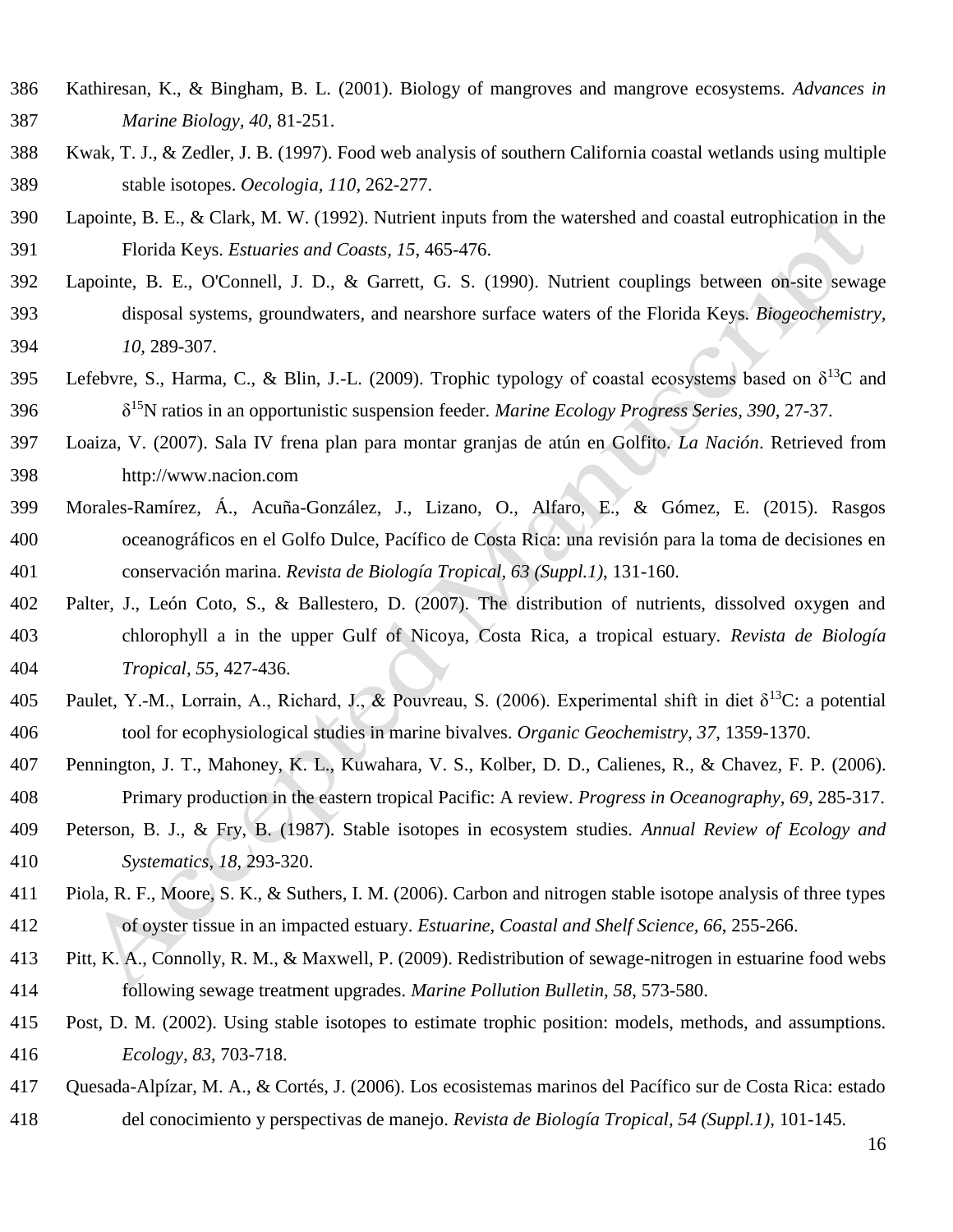- Quesada-Alpízar, M. A., & Morales-Ramírez, A. (2004). Comportamiento de las masas de agua en el Golfo Dulce, Costa Rica durante El Niño (1997-1998). *Revista de Biología Tropical, 52 (Suppl.2)*, 95-103.
- R Development Core Team. (2012). R: A Language and Environment for Statistical Computing. R Foundation for Statistical Computing. Vienna, Austria. Retrieved from http://www.R-project.org/
- Richards, F. A., Anderson, J. J., & Cline, J. D. (1971). Chemical and physical observations in Golfo Dulce, an anoxic basin on the Pacific coast of Costa Rica. *Limnology and Oceanography, 16*, 43-50.
- Risk, M. J., & Erdmann, M. V. (2000). Isotopic composition of nitrogen in stomatopod (Crustacea) tissues as an indicator of human sewage impacts on Indonesian coral reefs. *Marine Pollution Bulletin, 40*, 50- 58.
- Rodelli, M., Gearing, J., Gearing, P., Marshall, N., & Sasekumar, A. (1984). Stable isotope ratio as a tracer of mangrove carbon in Malaysian ecosystems. *Oecologia, 61*, 326-333.
- 430 Rogers, K. M. (1999). Effects of sewage contamination on macro-algae and shellfish at Moa point, New Zealand using stable carbon and nitrogen isotopes. *New Zealand Journal of Marine and Freshwater Research, 33*, 181-188.
- Samper-Villarreal, J., Bourg, A., Sibaja-Cordero, J. A., & Cortés, J. (2014). Presence of a *Halophila baillonii* Asch. (Hydrocharitaceae) seagrass meadow and associated macrofauna on the Pacific Coast of Costa Rica. *Pacific Science, 68*, 435-444.
- Samper-Villarreal, J., Van Tussenbroek, B. I., & Cortés, J. (2018). Seagrasses of Costa Rica: from the mighty Caribbean to the dynamic meadows of the Eastern Tropical Pacific. *Revista de Biología Tropical, 66 (Suppl. 1)*, In Press.
- Savage, C., & Elmgren, R. (2004). Macroalgal (*Fucus vesiculosus*) δ<sup>15</sup>N values trace decrease in sewage influence. *Ecological Applications, 14*, 517-526.
- Silva, A. M., & Acuña-González, J. (2006). Caracterización físico-química de dos estuarios en la bahía de Golfito, Golfo Dulce, Pacífico de Costa Rica. *Revista de Biología Tropical, 54 (Suppl.1)*, 241-256.
- Silva, A. M., & Carrillo, N. N. (2004). El manglar de Purruja, Golfito, Costa Rica: un modelo para su manejo. *Revista de Biología Tropical, 52 (Suppl. 2)*, 195-201.
- Silva Benavides, A. M., & Carrión, R. B. (2001). Abundancia y morfometría de *Anadara tuberculosa* y *A. similis* (Mollusca: Bivalvia) en el manglar de Purruja, Golfo Dulce, Costa Rica. *Revista de Biología Tropical, 49 (Suppl. 2)*, 315-320.
- Spongberg, A. L. (2004). PCB contamination in marine sediments from Golfo Dulce, Pacific coast of Costa Rica. *Revista de Biología Tropical, 52 (Suppl.2)*, 23-32.
- Spongberg, A. L., & Davis, P. (1998). Organochlorinated pesticide contaminants in Golfo Dulce, Costa Rica. *Revista de Biología Tropical, 46 (Suppl. 6)*, 111-124.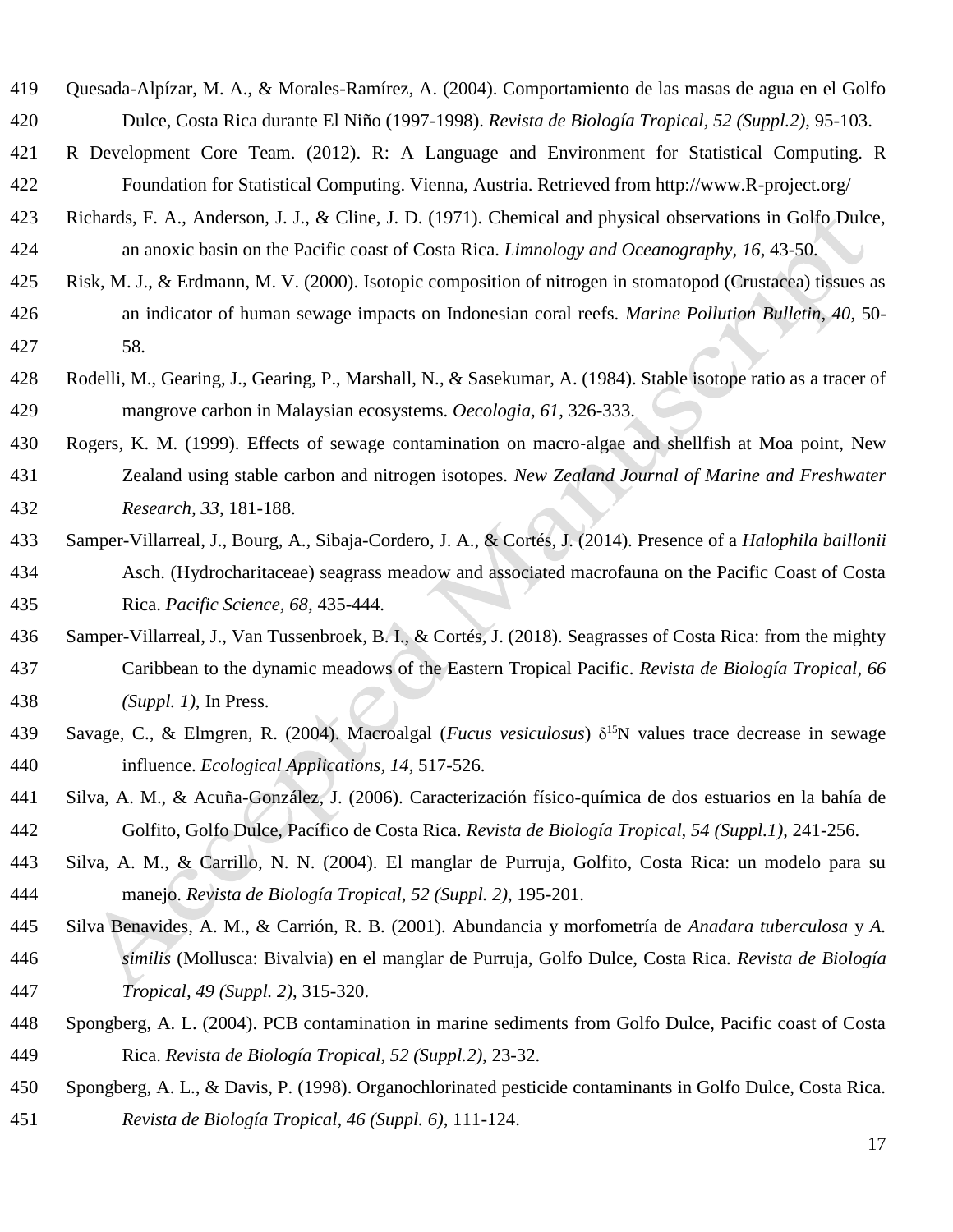- Stern-Pirlot, A., & Wolff, M. (2006). Population dynamics and fisheries potential of *Anadara tuberculosa* (Bivalvia: Arcidae) along the Pacific coast of Costa Rica. *Revista de Biología Tropical, 54 (Suppl.1)*, 87-99.
- Strickland, J. D., & Parsons, T. R. (1972). *A Practical Handbook of Seawater Analysis* (Vol. Bulletin 167). Ottawa, Canada: Fisheries Research Board of Canada.
- Svendsen, H., Rosland, R., Myking, S., Vargas, J. A., Lizano, O. G., & Alfaro, E. J. (2006). A physical-oceanographic study of Golfo Dulce, Costa Rica. *Revista de Biología Tropical, 54 (Suppl. 1)*, 147-
- 170.
- Sweeney, R., Kalil, E., & Kaplan, I. (1980). Characterisation of domestic and industrial sewage in Southern California coastal sediments using nitrogen, carbon, sulphur and uranium tracers. *Marine Environmental Research, 3*, 225-243.
- Sweeney, R. E., & Kaplan, I. (1980). Tracing flocculent industrial and domestic sewage transport on San Pedro Shelf, southern California, by nitrogen and sulphur isotope ratios. *Marine Environmental Research, 3*, 215-224.
- Teichberg, M., Fox, S. E., Olsen, Y. S., Valiela, I., Martinetto, P., Iribarne, O., . . . Tagliapietra, D. (2010). Eutrophication and macroalgal blooms in temperate and tropical coastal waters: nutrient enrichment experiments with *Ulva* spp. *Global Change Biology, 16*, 2624-2637.
- Tomlinson, P. B. (1994). *The botany of mangroves*. Cambridge: Cambridge University Press.
- Udy, J. W., & Dennison, W. C. (1997). Physiological responses of seagrasses used to identify anthropogenic nutrient inputs. *Marine and Freshwater Research, 48*, 605-614.
- Valiela, I., Bowen, J. L., & York, J. K. (2001). Mangrove forests: one of the world's threatened major tropical environments. *Bioscience, 51*, 807-815.
- Van Dover, C. L., Grassle, J., Fry, B., Garritt, R. H., & Starczak, V. R. (1992). Stable isotope evidence for entry of sewage-derived organic material into a deep-sea food web. *Nature, 360*, 153.
- Wolff, M., Hartmann, H. J., & Koch, V. (1996). A pilot trophic model for Golfo Dulce, a fjord-like tropical embayment, Costa Rica. *Revista de Biologia Tropical, 44 (Suppl. 3)*, 215-231.
-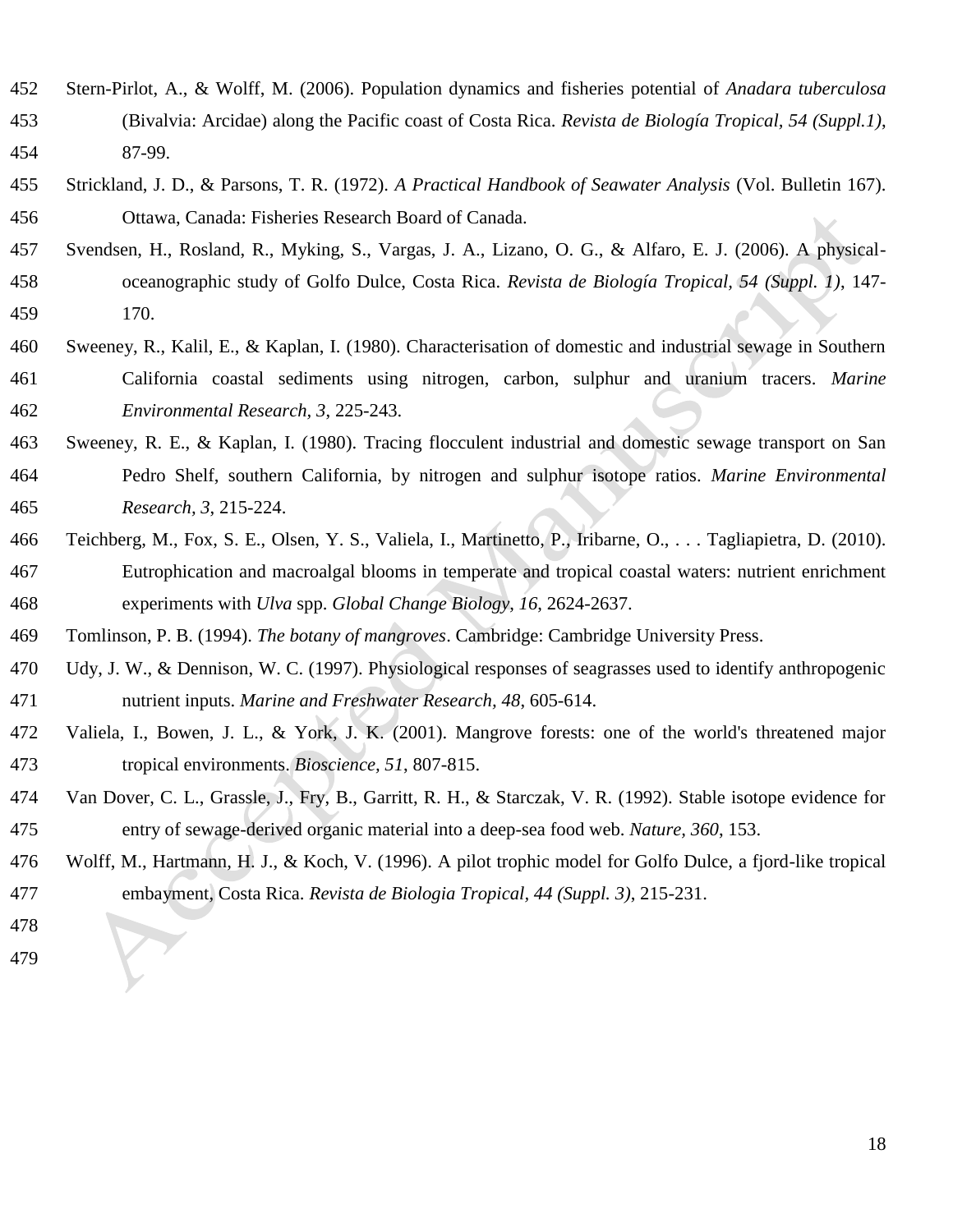- **Figure legends**
- 

 **Figure 1.** Study Sites: reference (Conte, Rincón, and Esquinas) and nutrient loaded mangrove (Jiménez, Depósito, and Purruja) locations in Golfo Dulce, southern Pacific of Costa Rica (star).

- 
- **Figure 2.** Water column suspended sediment (a), chlorophyll concentration (b), Secchi depth (c), and salinity
- 486 (d) (mean  $\pm$ SE) at three reference mangroves (R) and three nutrient loaded mangroves (N) in Golfo Dulce,
- 487 southern Pacific of Costa Rica. Sampling I = April 2009, Sampling II = May 2009.
- 
- **Figure 3.**  $\delta^{13}$ C and  $\delta^{15}$ N values of algae (*Bostrychia calliptera*), bivalves (*Anadara tuberculosa*), and
- mangroves (*Rhizophora mangle*) at three reference mangroves (R) and three nutrient loaded mangroves (N)
- in Golfo Dulce, southern Pacific of Costa Rica.

Accepter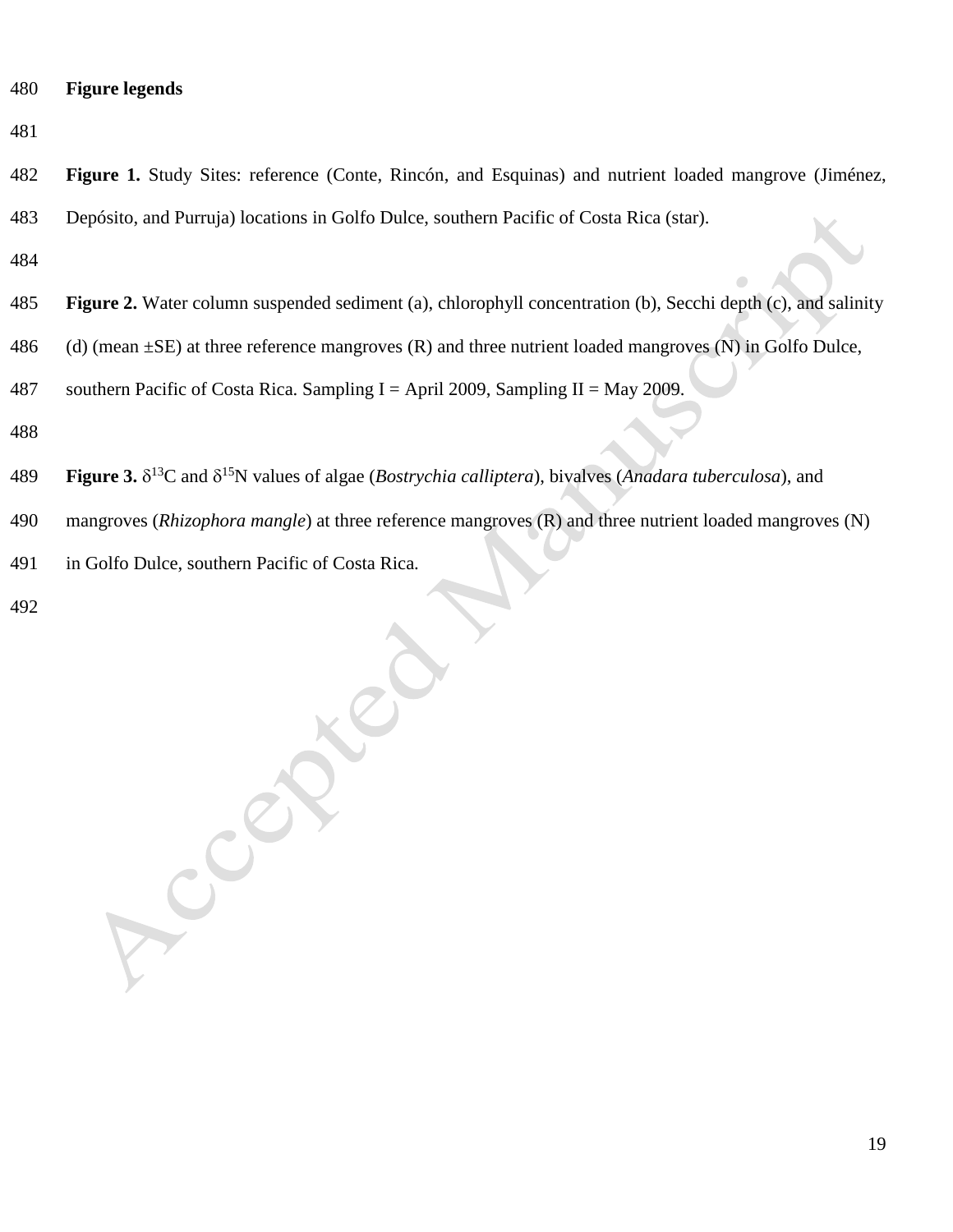



 $\mathbf{C}^{\mathbf{X}}$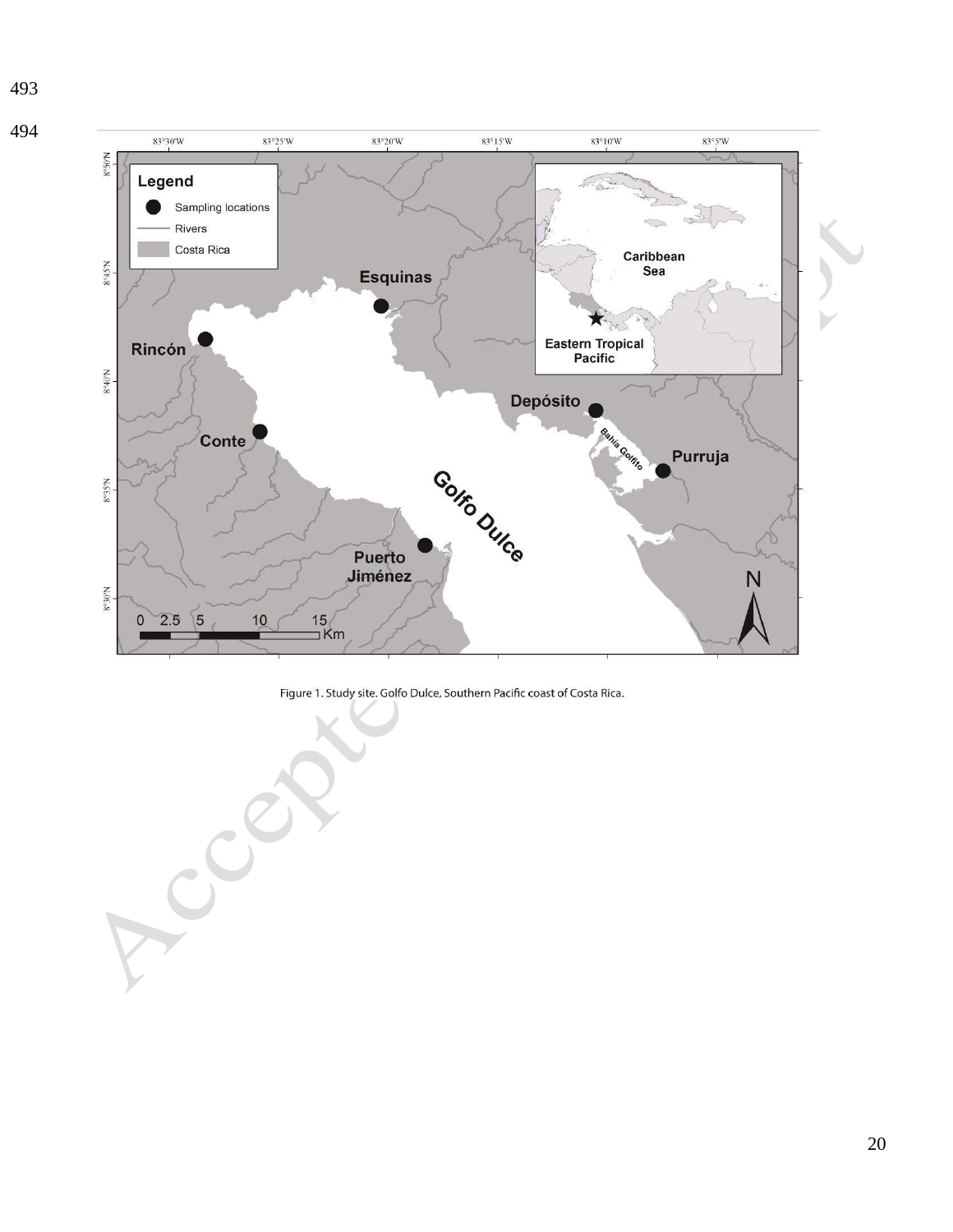







Figure 2. Variation in water quality between reference and nutrient loaded mangroves on two sampling dates.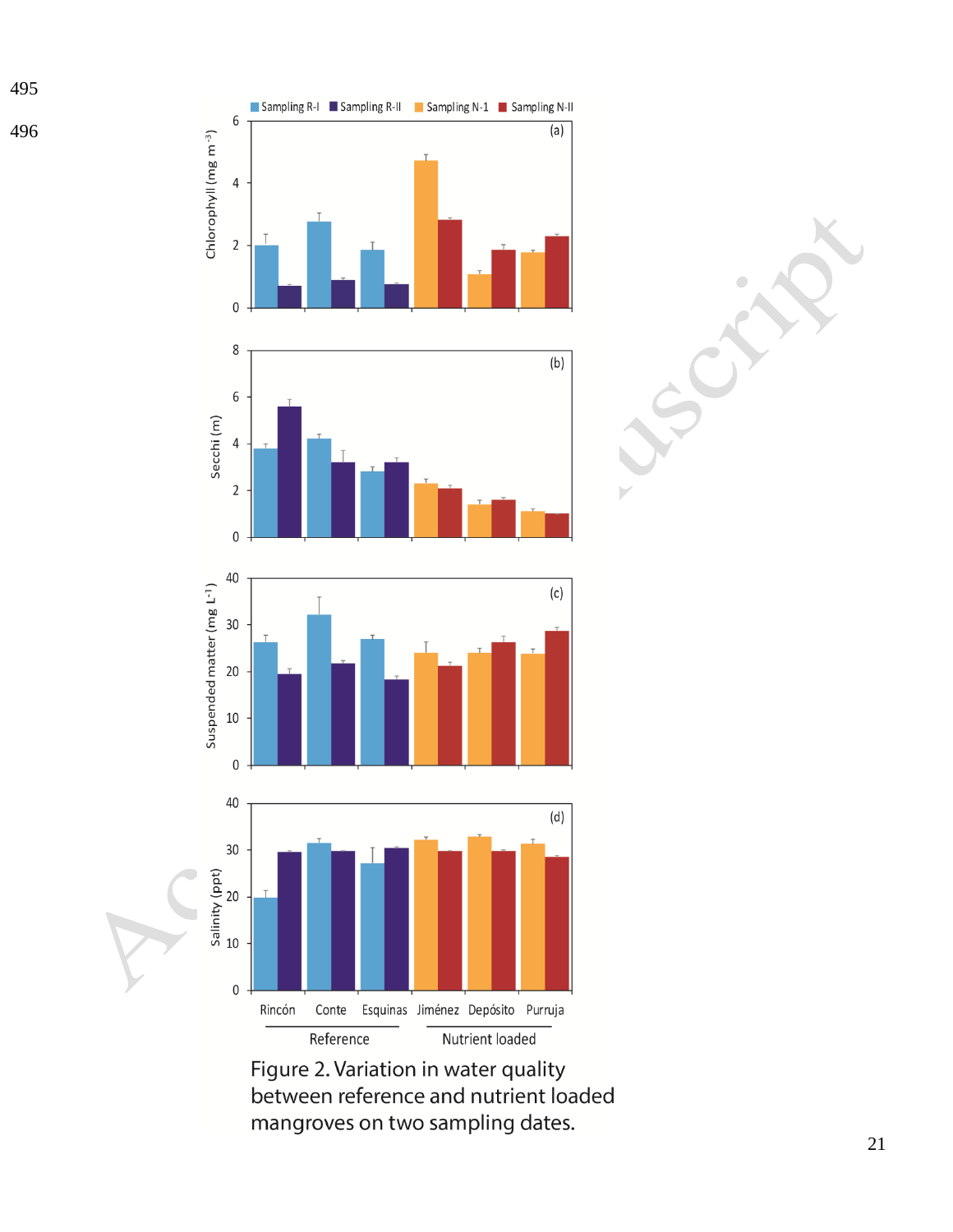

Figure 3. Stable isotope values for mangroves, bivalves and algae in reference and nutrient loaded mangroves.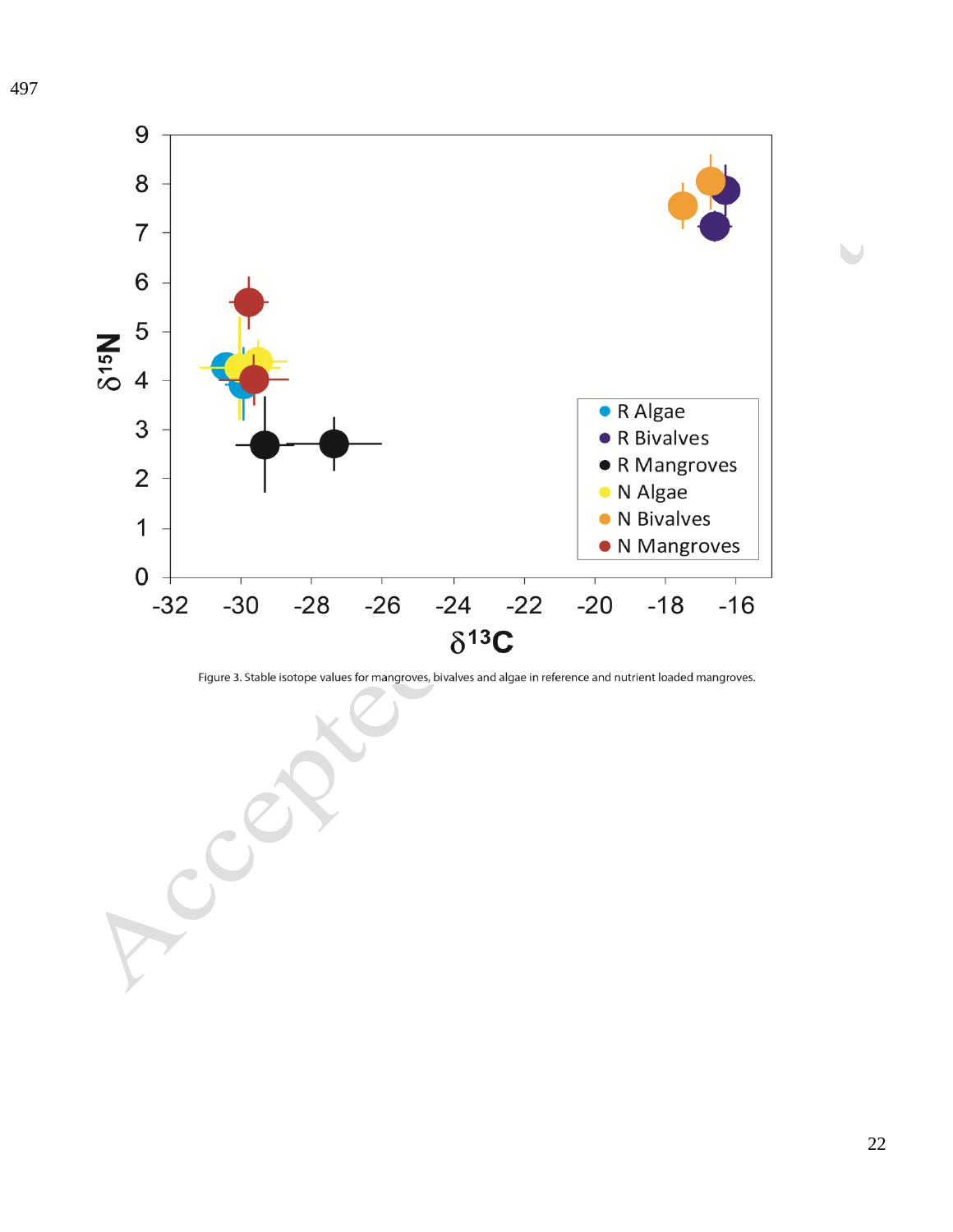**Table 1.** General characteristics of six mangrove habitats in Golfo Dulce, southern Pacific coast of Costa Rica. **Note.** Population source: Instituto Nacional de Estadística y Censo (INEC), Costa Rica (2000 & 2008). Vegetation and river length source: Instituto Geográfico Nacional de Costa Rica map of the area. \* Barrigones population was estimated from village size given lack of available data.

| Condition       | Mangrove | Nearest Town   | Population | Characteristics                                            | River        | River  |
|-----------------|----------|----------------|------------|------------------------------------------------------------|--------------|--------|
|                 |          |                |            |                                                            |              | Length |
|                 |          |                |            |                                                            |              | (km)   |
| Reference       | Rincón   | Rincón         | 145        | Untreated sewage effluent minimal, forest $\&$ agriculture | Rincón       | 27.3   |
| Reference       | Conte    | Barrigones     | $~100*$    | Untreated sewage effluent minimal, forest & agriculture    | Conte        | 11.1   |
| Reference       | Esquinas | Rivito         | 66         | Untreated sewage effluent minimal, forest                  | Esquinas     | 23.0   |
| Nutrient loaded | Jiménez  | Puerto Jiménez | 7 2 3 8    | Untreated sewage effluent high                             | Town estuary | 0.8    |
| Nutrient loaded | Depósito | Golfito        | 13 0 56    | Untreated sewage effluent high                             | Cañaza       | 3.4    |
| Nutrient loaded | Purruja  | Purruja        | 436        | Untreated sewage effluent high                             | Purruja      | 2.4    |
|                 |          |                |            |                                                            |              |        |
|                 |          |                |            |                                                            |              |        |

Table 2. Nutrient concentration (mean ±SE) at six mangrove habitats in Golfo Dulce, southern Pacific coast of Costa Rica. Sampling SI = April 2009, SII = May 2009. n=6. **Note.** Minimum detection levels (µmol/l): phosphate=0.03; silicate=0.78; ammonium=1.18; nitrite=0.03 & nitrate=0.26.

|                 |          |            | Nutrient Concentration (umol $L^{-1}$ ) |                                  |            |                    |                    |  |  |
|-----------------|----------|------------|-----------------------------------------|----------------------------------|------------|--------------------|--------------------|--|--|
| Condition       | Mangrove | Sampling   | Phosphate                               | Silicate                         | Ammonium   | Nitrite            | Nitrate            |  |  |
|                 |          |            | (PO <sub>4</sub> <sup>3</sup> )         | (SiO <sub>4</sub> <sup>2</sup> ) | $(NH_4^+)$ | (NO <sub>2</sub> ) | (NO <sub>3</sub> ) |  |  |
| Reference       | Rincón   | <b>SI</b>  | $0.28 \pm 0.07$                         | $53.91 \pm 11.04$                | < 1.27     | $0.052 \pm 0.02$   | < 0.26             |  |  |
|                 |          | <b>SII</b> | $0.19 \pm 0.02$                         | $16.76 \pm 2.26$                 | < 1.18     | < 0.03             | < 0.26             |  |  |
| Reference       | Conte    | <b>SI</b>  | $0.40 \pm 0.11$                         | $13.69 \pm 11.59$                | < 1.27     | $0.052 \pm 0.01$   | < 0.26             |  |  |
|                 |          | <b>SII</b> | $0.09 \pm 0.01$                         | $6.42 \pm 0.49$                  | < 1.18     | < 0.03             | < 0.26             |  |  |
| Reference       | Esquinas | <b>SI</b>  | $0.10 \pm 0.02$                         | $8.51 \pm 5.00$                  | < 1.27     | $0.053 \pm 0.01$   | < 0.26             |  |  |
|                 |          | <b>SII</b> | $0.17 \pm 0.02$                         | $2.29 \pm 0.16$                  | < 1.18     | < 0.03             | < 0.26             |  |  |
| Nutrient loaded | Jiménez  | <b>SI</b>  | $0.10 \pm 0.02$                         | $3.42 \pm 0.89$                  | < 1.27     | $0.063 \pm 0.02$   | < 0.26             |  |  |
|                 |          | <b>SII</b> | $0.09 \pm 0.02$                         | $4.70 \pm 1.00$                  | < 1.18     | < 0.03             | < 0.26             |  |  |
| Nutrient loaded | Depósito | SI         | $0.22 \pm 0.04$                         | $23.67 \pm 5.45$                 | < 1.27     | $0.045 \pm 0.01$   | < 0.26             |  |  |
|                 |          | <b>SII</b> | $0.28 \pm 0.03$                         | $14.21 \pm 3.62$                 | < 1.18     | < 0.03             | < 0.26             |  |  |
| Nutrient loaded | Purruja  | <b>SI</b>  | $0.28 \pm 0.05$                         | $33.40 \pm 8.10$                 | < 1.27     | $0.054 \pm 0.01$   | < 0.26             |  |  |
|                 |          | SП         | $0.15 \pm 0.01$                         | $20.53 \pm 0.52$                 | < 1.18     | < 0.03             | < 0.26             |  |  |
|                 |          |            |                                         |                                  |            |                    |                    |  |  |